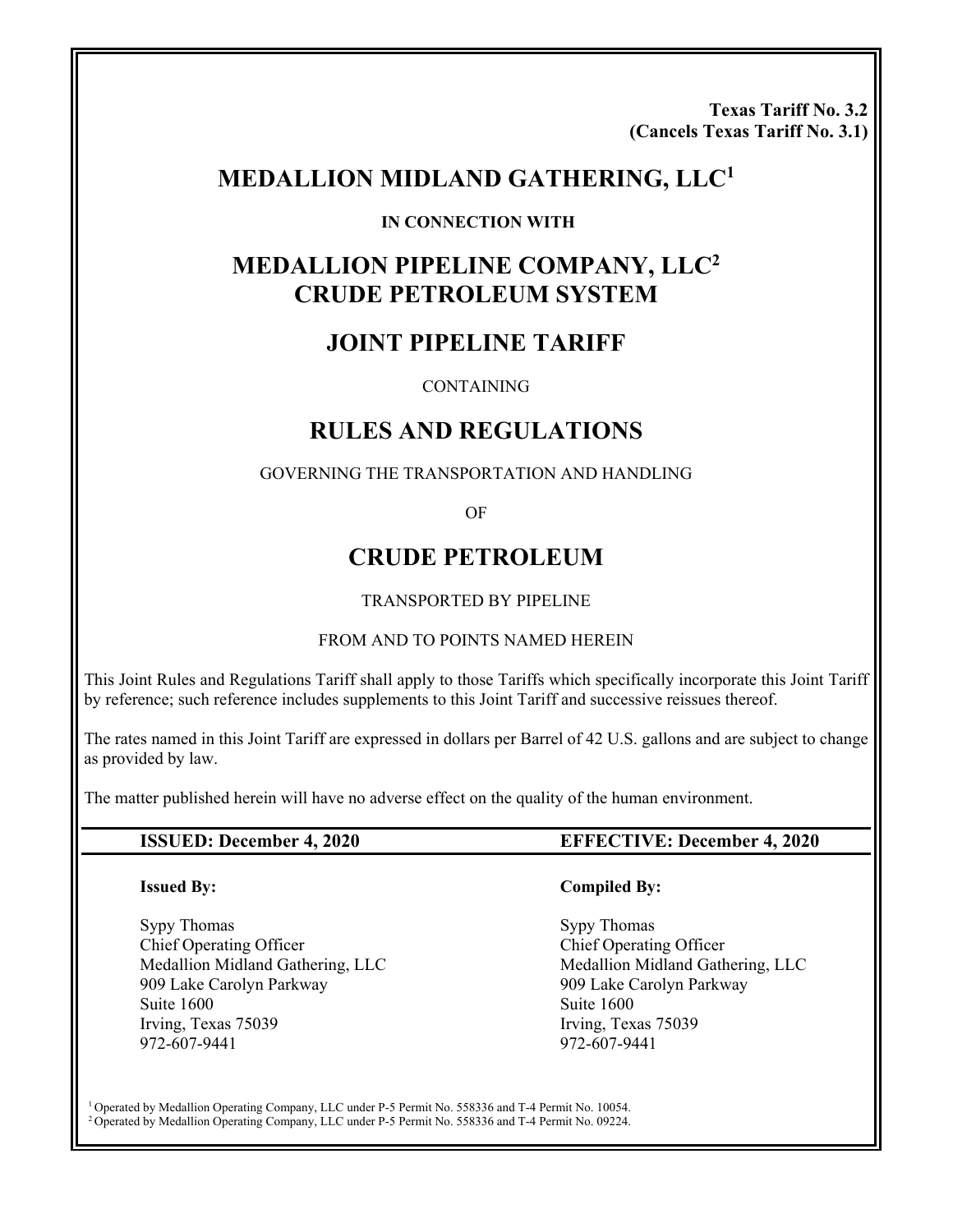# **GENERAL RULES AND REGULATIONS**

# **TABLE OF CONTENTS**

**Rule 1 – All Marketable Oil to be Received for Transportation ................................... Page 4** 

# **SECTION I**

|                                                                               | Page 4         |
|-------------------------------------------------------------------------------|----------------|
|                                                                               | Page 5         |
| Rule 4 – Oil Involved in Litigation, Etc. – Indemnity Against Loss            | Page 5         |
|                                                                               | Page 5         |
|                                                                               | Page 5         |
|                                                                               | Page 5         |
|                                                                               | Page 5         |
|                                                                               | Page 5         |
|                                                                               | Page 6         |
|                                                                               | Page 6         |
|                                                                               | Page 7         |
|                                                                               | Page 7         |
|                                                                               | Page 7         |
|                                                                               | Page 7         |
|                                                                               | Page 7         |
|                                                                               | Page 7         |
|                                                                               | Page 8         |
|                                                                               | Page 8         |
| <b>SECTION II</b>                                                             |                |
|                                                                               | Page 9         |
|                                                                               | Page [W] 13 14 |
| Rule 22 – Crude Petroleum Quality Specifications and Restrictions             | Page [W] 13 14 |
|                                                                               | Page 15        |
|                                                                               | Page [W] 15 16 |
|                                                                               | Page [W] 15 16 |
| Rule 26 - Variations in Quality and Gravity and Offset of Common Stream Crude |                |
|                                                                               | Page 16        |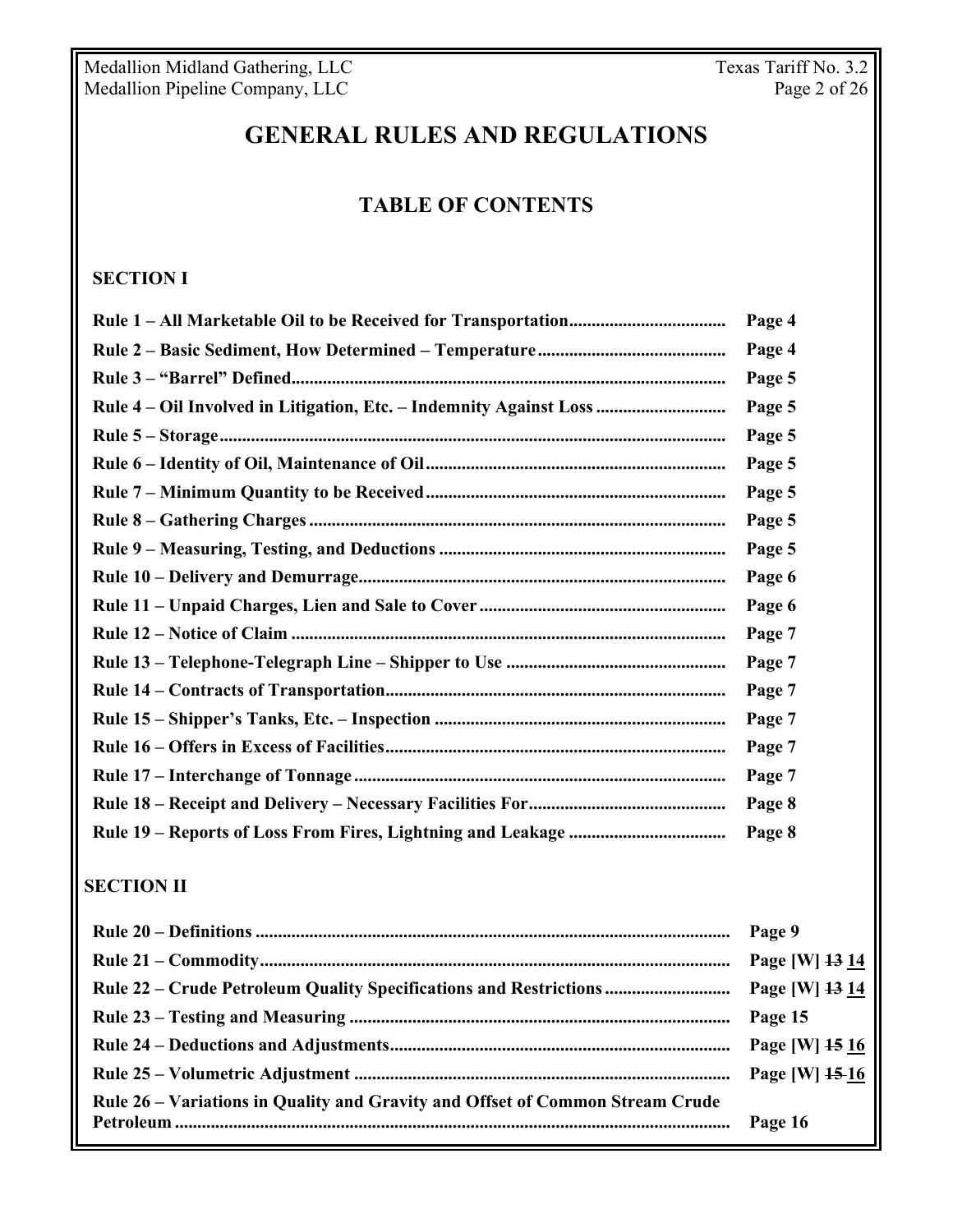| Medallion Midland Gathering, LLC | Texas Tariff No. 3.2 |  |
|----------------------------------|----------------------|--|
| Medallion Pipeline Company, LLC  | Page 3 of 26         |  |
|                                  | Page [W] 16 17       |  |
|                                  | Page 17              |  |
|                                  | Page [W] 17 18       |  |
|                                  | Page 18              |  |
|                                  | Page 18              |  |
|                                  | Page [W] 20 21       |  |
|                                  | Page 21              |  |
|                                  | Page [W] 21 22       |  |
|                                  | Page [W] 21 22       |  |
|                                  | Page 22              |  |
|                                  | Page [W] 22 23       |  |
|                                  | Page [W] 22 23       |  |
|                                  | Page [W] 22 23       |  |
|                                  | Page 24              |  |
|                                  | Page 24              |  |
|                                  | Page 24              |  |
|                                  | Page 25              |  |
|                                  | Page 25              |  |
|                                  | Page [W] 25 26       |  |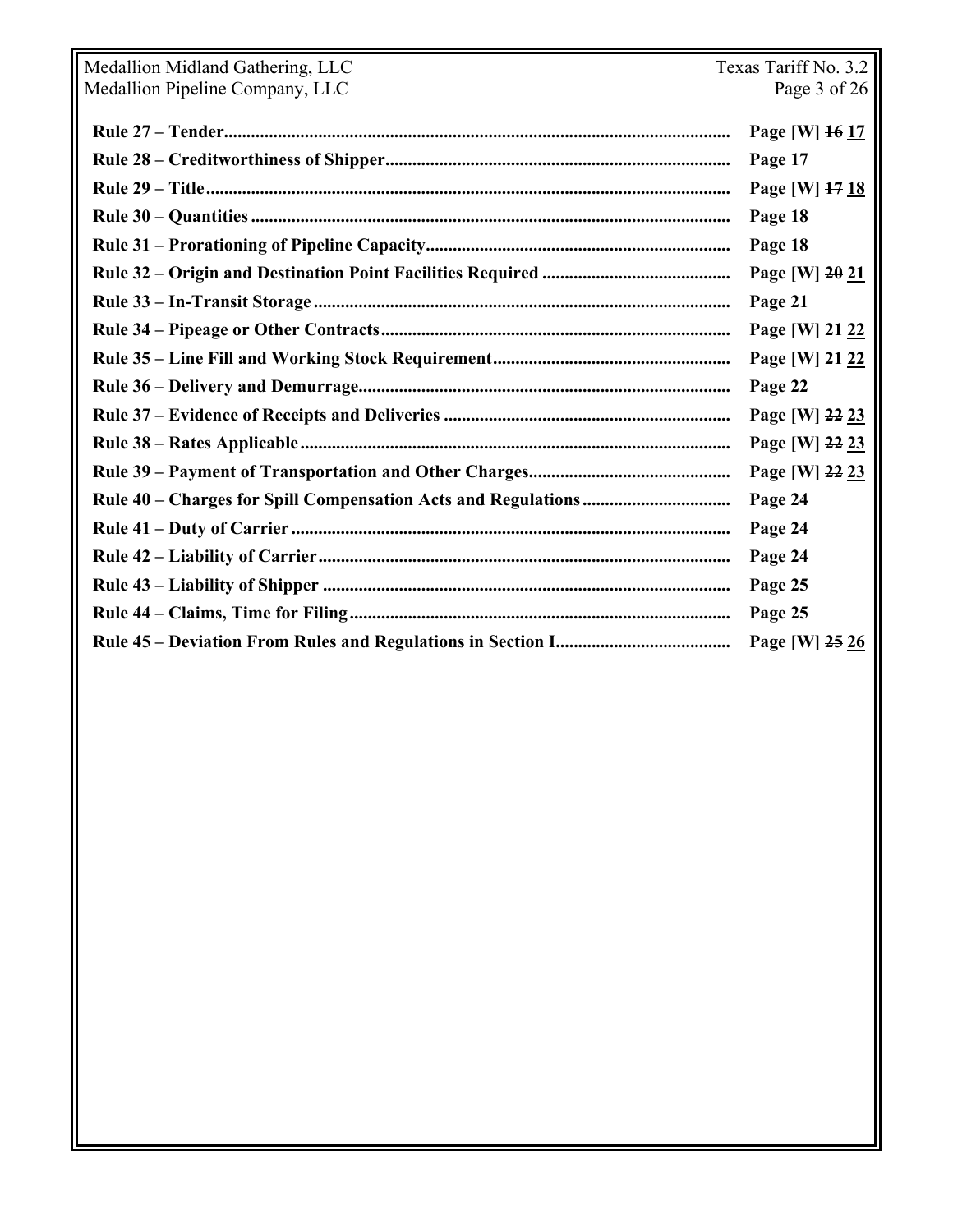# **GENERAL RULES AND REGULATIONS**

# **GENERAL APPLICATION**

Carrier provides transportation of Crude Petroleum between the designated Origin Points on the Medallion Midland system and the designated Destination Points on the Medallion Pipeline system, under this Joint Tariff's terms and conditions. Given the configuration of the Joint Tariff Facilities and the bi-directional operations involved on various segments thereof, transportation services nominated by individual Shippers under the Joint Tariff may be effectuated by Carrier through forwardhaul transportation, backhaul transportation, displacement, and/or exchange.

Carrier has delegated to Administrator the authority to perform various functions under the Joint Tariff on Carrier's behalf, including those set forth in Rules 27, 28, 30, 31, 32, 33, 35, 39, and 44, as well as such other functions as Carrier may delegate from time to time. The limitations on Carrier's liability and the indemnifications provided by Shipper set forth in this Rules and Regulations Tariff, including Rules 26, 42, 43, and 44, shall apply in full to all functions delegated to Administrator.

# **SECTION I**

# **RULES AND REGULATIONS OF RAILROAD COMMISSION OF TEXAS RULE 3.71, PIPELINE TARIFFS**

#### **RULE 1 – ALL MARKETABLE OIL TO BE RECEIVED FOR TRANSPORTATION**

By the term "marketable oil" is meant any crude petroleum adapted for refining or fuel purposes, properly settled and containing not more than two percent  $(2%)$  of basic sediment, water, or other impurities above a point six (6) inches below the pipeline connection with the tank. Pipelines shall receive for transportation all such "marketable oil" tendered; but no pipeline shall be required to receive for shipment from any one (1) person an amount exceeding three thousand (3,000) barrels of petroleum in any one (1) day; and, if the oil tendered for transportation differs materially in character from that usually produced in the field and being transported therefrom by the pipeline, then it shall be transported under such terms as the shipper and the owner of the pipeline may agree or the commission may require. [Amended by Rules 22, 23 and 30 in Section II below].

#### **RULE 2 – BASIC SEDIMENT, HOW DETERMINED – TEMPERATURE**

In determining the amount of sediment, water, or other impurities, a pipeline is authorized to make a test of the oil offered for transportation from an average sample from each such tank, by the use of centrifugal machine, or by the use of any other appliance agreed upon by the pipeline and the shipper. The same method of ascertaining the amount of the sediment, water, or other impurities shall be used in the delivery as in the receipt of oil. A pipeline shall not be required to receive for transportation, nor shall consignee be required to accept as a delivery, any oil of a higher temperature than ninety degrees Fahrenheit (90 $\degree$ F), except that during the summer oil shall be received at any atmospheric temperature, and may be delivered at like temperature. Consignee shall have the same right to test the oil upon delivery at destination that the pipeline has to test before receiving from the shipper. [Amended by Rule 22 in Section II below].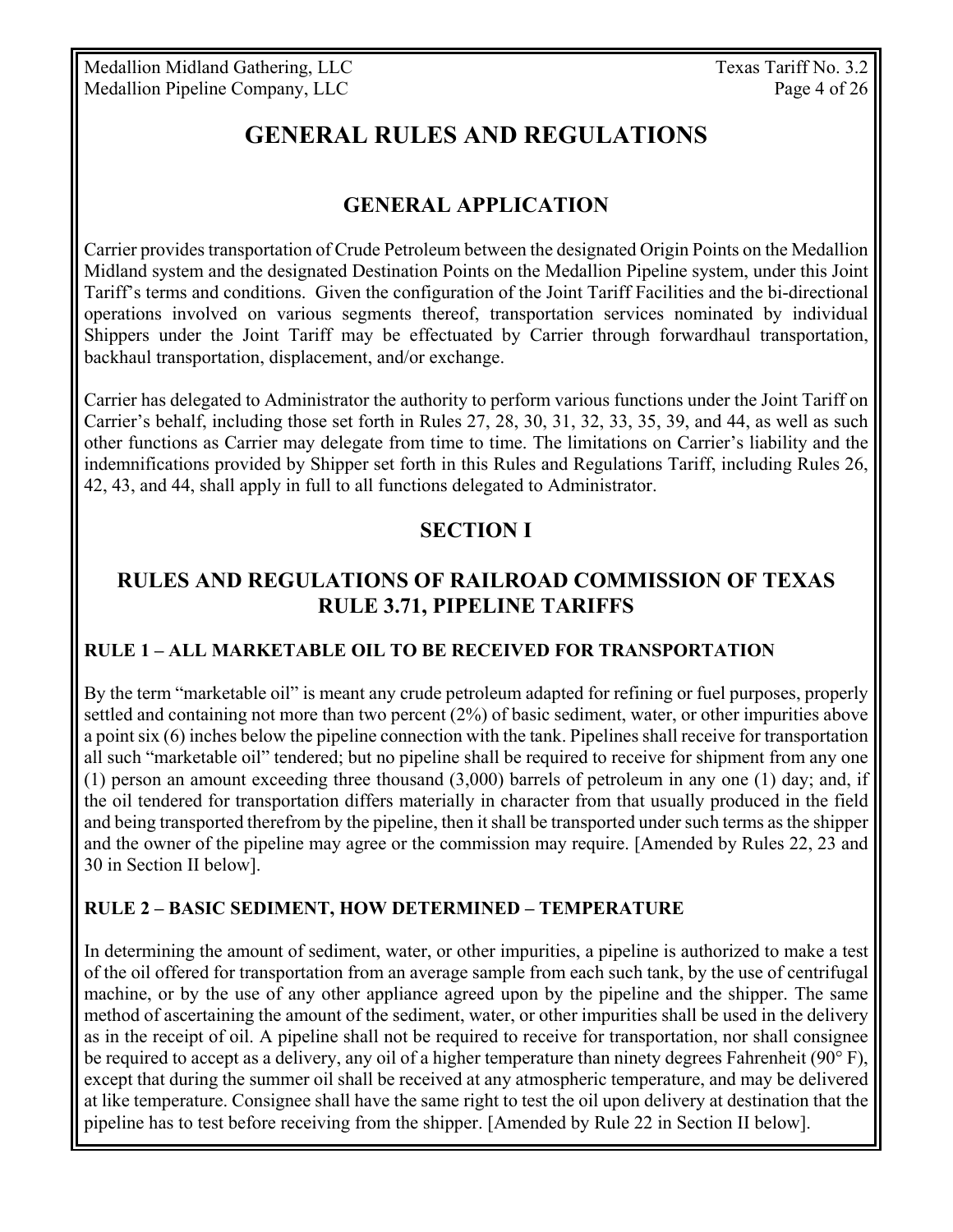#### **RULE 3 – "BARREL" DEFINED**

For the purpose of these Section I Rules, a "barrel" of crude petroleum is declared to be forty-two (42) gallons of 231 cubic inches per gallon at sixty degrees Fahrenheit ( $60^{\circ}$  F).

#### **RULE 4 – OIL INVOLVED IN LITIGATION, ETC. – INDEMNITY AGAINST LOSS**

When any oil offered for transportation is involved in litigation, or the ownership is in dispute, or when the oil appears to be encumbered by lien or charge of any kind, the pipeline may require of shippers an indemnity bond to protect it against all loss. [Amended by Rule 29 in Section II below]

#### **RULE 5 – STORAGE**

Each pipeline shall provide, without additional charge, sufficient storage such as is incidental and necessary to the transportation of oil, including storage at destination or so near thereto as to be available for prompt delivery to destination point, for five (5) days from the date of order of delivery at destination. [Amended by Rules 32 and 33 in Section II below]

#### **RULE 6 – IDENTITY OF OIL, MAINTENANCE OF OIL**

A pipeline may deliver to consignee either the identical oil received for transportation, subject to such consequence of mixing with other oil as are incident to the usual pipeline transportation or it may make delivery from its common stock at destination; provided, if this last be done, the delivery shall be of substantially like kind and market value. [Amended by Rule 29 in Section II below]

#### **RULE 7 – MINIMUM QUANTITY TO BE RECEIVED**

A pipeline shall not be required to receive less than one (1) tank carload of oil when oil is offered for loading into tank cars at destination of the pipeline. When oil is offered for transportation for other than tank car delivery, a pipeline shall not be required to receive less than five hundred (500) barrels. [Amended by Rule 26 in Section II below]

### **RULE 8 – GATHERING CHARGES**

Tariffs to be filed by a pipeline shall specify separately the charges for gathering of the oil, for transportation, and for delivery.

#### **RULE 9 – MEASURING, TESTING, AND DEDUCTIONS (REFERENCE SPECIAL ORDER NUMBER 20-63,098 EFFECTIVE JUNE 18, 1973)** [As amended by Rules 22, 23, 24, and 25 in Section II below]

(a) Except as provided in subparagraph (b) of this paragraph, all crude oil tendered to a pipeline shall be gauged and tested by a representative of the pipeline prior to its receipt by the pipeline. The shipper may be present or represented at the gauging or testing. Quantities shall be computed from correctly compiled tank tables showing 100% of the full capacity of the tanks.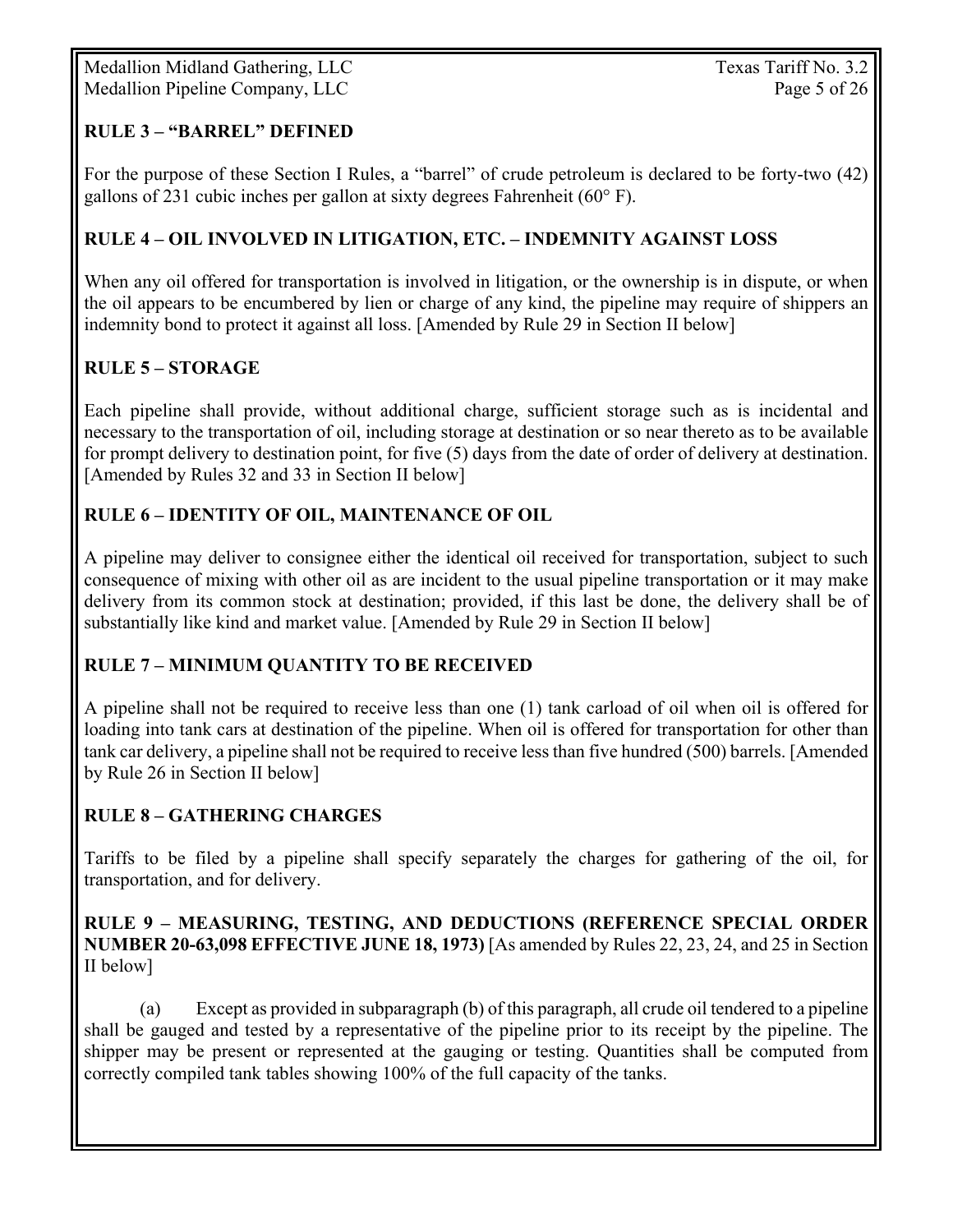Medallion Midland Gathering, LLC Texas Tariff No. 3.2 Medallion Pipeline Company, LLC Page 6 of 26

(b) As an alternative to the method of measurement provided in subparagraph (a) of this paragraph, crude oil and condensate may be measured and tested, before transfer of custody to the initial transporter, by:

 (i) Lease automatic custody transfer (LACT) equipment, provided such equipment is installed and operated in accordance with the latest revision of American Petroleum Institute (API) Manual of Petroleum Measurement Standards, Chapter 6.1; or

 (ii) Any device or method, approved by the commission or its delegate, which yields accurate measurements of crude oil or condensate.

(c) Adjustments to the quantities determined by the methods described in subparagraphs (a) or (b) of this paragraph shall be made for temperature from the nearest whole number degree to the basis of sixty degrees Fahrenheit (60° F) and to the nearest 5/10 API degree gravity in accordance with the volume correction Tables 5A and 6A contained in API Standard 2540, American Society for Testing Materials 01250, Institute of Petroleum 200, first edition, August, 1980. A pipeline may deduct the basic sediment, water, and other impurities as shown by the centrifugal or other test agreed upon by the shipper and pipeline; and 1.0% for evaporation and loss during transportation. The net balance shall be the quantity deliverable by the pipeline. In allowing the deductions, it is not the intention of the commission to affect any tax or royalty obligations imposed by the laws of Texas on any producer or shipper of crude oil.

(d) A transfer of custody of crude between transporters is subject to measurement as agreed upon by the transporters.

### **RULE 10 – DELIVERY AND DEMURRAGE**

Each pipeline shall transport oil with reasonable diligence, considering the quality of the oil, the distance of transportation, and other material elements, but at any time after receipt of a consignment of oil, upon twenty-four (24) hours' notice to the consignee, may offer oil for delivery from its common stock at the point of destination, conformable to Rule 6, at a rate not exceeding ten thousand (10,000) barrels per day of twenty-four (24) hours. Computation of time of storage (as provided for in Rule 5) shall begin at the expiration of such notice. At the expiration of the time allowed in Rule 5 for storage at destination, a pipeline may assess a demurrage charge on oil offered for delivery and remaining undelivered, at a rate for the first ten (10) days of one-tenth of one cent (\$.001) per barrel; and thereafter at a rate of threefourths of one cent (\$.0075) per barrel, for each day of twenty-four (24) hours or fractional part thereof. [Amended by Rule 36 in Section II below]

### **RULE 11 – UNPAID CHARGES, LIEN AND SALE TO COVER**

A pipeline shall have a lien on all oil to cover charges for transportation, including demurrage, and it may withhold delivery of oil until the charges are paid. If the charges shall remain unpaid for more than five (5) days after notice of readiness to deliver, the pipeline may sell the oil at public auction at the general office of the pipeline on any day not a legal holiday. The date for the sale shall be not less than forty-eight (48) hours after publication of notice in a daily newspaper of general circulation published in the city where the general office of the pipeline is located. The notice shall give the time and place of the sale, and the quantity of the oil to be sold. From the proceeds of the sale, the pipeline may deduct all charges lawfully accruing, including demurrage, and all expenses of the sale. The net balance shall be paid to the person lawfully entitled thereto. [Amended by Rules 36 and 39 in Section II below]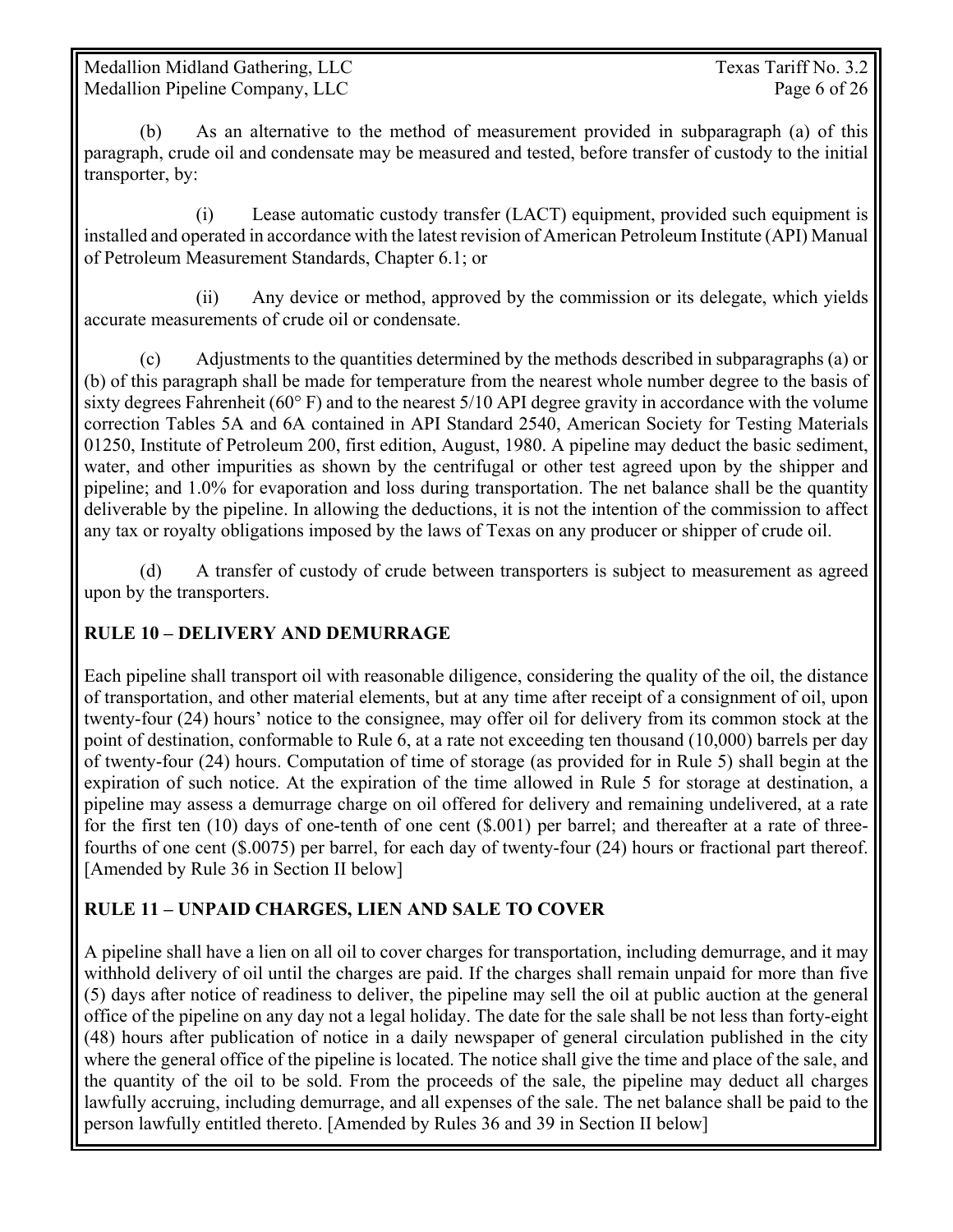Medallion Midland Gathering, LLC Texas Tariff No. 3.2 Medallion Pipeline Company, LLC Page 7 of 26

# **RULE 12 – NOTICE OF CLAIM**

Notice of claims for loss, damage, or delay in connection with the shipment of oil must be made in writing to the pipeline within ninety-one (91) days after the damage, loss, or delay occurred. If the claim is for failure to make delivery, the claim must be made within ninety-one (91) days after a reasonable time for delivery has elapsed. [Amended by Rule 44 in Section II below]

### **RULE 13 – TELEPHONE-TELEGRAPH LINE – SHIPPER TO USE**

If a pipeline maintains a private telegraph or telephone line, a shipper may use it without extra charge, for messages incident to shipments. However, a pipeline shall not be held liable for failure to deliver any messages away from its office or for delay in transmission or for interruption of service.

#### **RULE 14 – CONTRACTS OF TRANSPORTATION**

When a consignment of oil is accepted, the pipeline shall give the shipper a run ticket, and shall give the shipper a statement that shows the amount of oil received for transportation, the points of origin and destination, corrections made for temperature, deductions made for impurities, and the rate for such transportation. [Amended by Rule 37 in Section II below]

### **RULE 15 – SHIPPER'S TANKS, ETC. – INSPECTION**

When a shipment of oil has been offered for transportation, the pipeline shall have the right to go upon the premises where the oil is produced or stored, and have access to any and all tanks or storage receptacles for the purpose of making any examination, inspection, or test authorized by these Rules.

### **RULE 16 – OFFERS IN EXCESS OF FACILITIES**

If oil is offered to any pipeline for transportation in excess of the amount that can be immediately transported, the transportation furnished by the pipeline shall be apportioned among all shippers in proportion to the amounts offered by each; but no offer for transportation shall be considered beyond the amount which the person requesting the shipment then has ready for shipment by the pipeline. The pipeline shall be considered as a shipper of oil produced or purchased by itself and held for shipment through its line, and its oil shall be entitled to participate in such apportionment. [Amended by Rule 31 in Section II below]

### **RULE 17 – INTERCHANGE OF TONNAGE**

Pipelines shall provide the necessary connections and facilities for the exchange of tonnage at every locality reached by two or more pipelines, when the commission finds that a necessity exists for connection, and under such regulations as said commission may determine in each case. [Amended by Rule 32 in Section II below]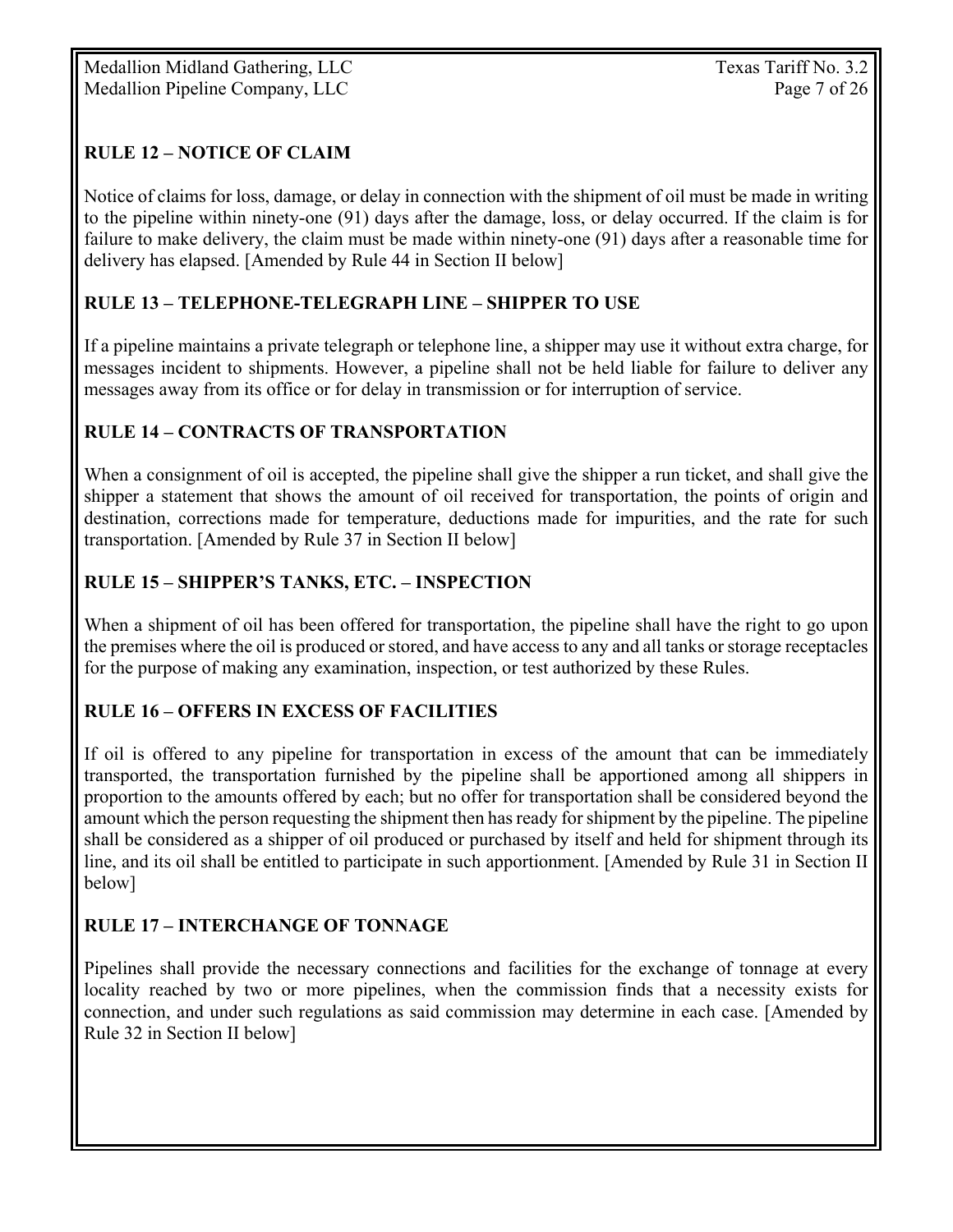#### **RULE 18 – RECEIPT AND DELIVERY – NECESSARY FACILITIES FOR**

Each pipeline shall install and maintain facilities for the receipt and delivery of marketable crude petroleum of shippers at any point on its line if the commission finds that a necessity exists therefor, and under regulations by the commission. [Amended by Rule 32 in Section II below]

**RULE 19 – REPORTS OF LOSS FROM FIRES, LIGHTNING AND LEAKAGE** [Amended by Rules 42 and 43 in Section II below]

(a) Each pipeline shall immediately notify the commission, electronically or by telephone, of each fire that occurs at any oil tank owned or controlled by the pipeline, or of any tank struck by lightning. Each pipeline shall in like manner report each break or leak in any of its tanks or pipelines from which more than five (5) barrels escapes. Each pipeline shall file the required information with the commission in accordance with the appropriate commission form within thirty (30) days of the spill or leak.

(b) No risk of fire, storm, flood, or act of God, and no risk resulting from riots, insurrection, rebellion, war, or act of the public enemy, or from quarantine or authority of law or any order, requisition, or necessity of the government of the United States in time of war, shall be borne by a pipeline, nor shall any liability accrue to it from any damage thereby occasioned. If loss of any crude oil from any such causes occurs after the oil has been received for transportation, and before it has been delivered to the consignee, the shipper shall bear a loss in such proportion as the amount of his shipment is to all of the oil held in transportation by the pipeline at the time of such loss, and the shipper shall be entitled to have delivered only such portion of his shipment as may remain after a deduction of his due proportion of such loss, but in such event the shipper shall be required to pay charges only on the quantity of oil delivered. This rule shall not apply if the loss occurs because of negligence of the pipeline.

(c) Common carrier pipelines shall mail (return receipt requested) or hand deliver to landowners (persons who have legal title to the property in question) and residents (persons whose mailing address is the property in question) of land upon which a spill or leak has occurred, all spill or leak reports required by the commission for that particular spill or leak within thirty (30) days of filing the required reports with the commission. Registration with the commission by landowners and residents for the purpose of receiving spill or leak reports shall be required every five (5) years, with renewal registration starting January 1, 1999. If a landowner or resident is not registered with the commission, the common carrier is not required to furnish such reports to the resident or landowner.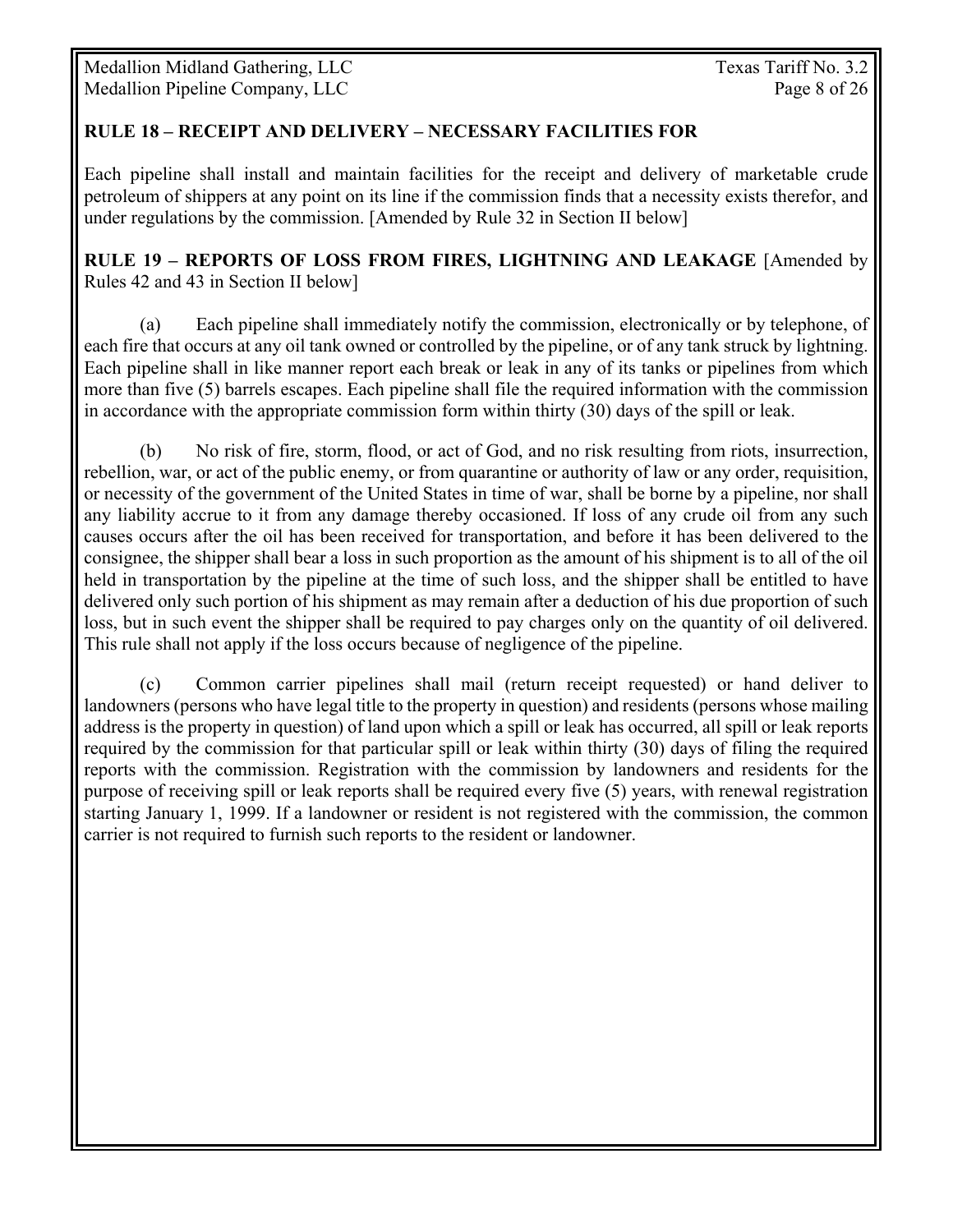# **SECTION II**

# **SUPPLEMENTAL MEDALLION MIDLAND GATHERING, LLC RULES AND REGULATIONS GOVERNING CRUDE PETROLEUM TRANSPORTATION BY PIPELINE**

# **DEFINITIONS**

#### **RULE 20 – DEFINITIONS**

"**Acreage Dedication Shipper**" means a Shipper that enters into an Acreage Dedication TSA that dedicates and commits to transport under the Joint Tariff its interest in Crude Petroleum produced in the particular area dedicated pursuant to such Acreage Dedication TSA.

"**Acreage Dedication TSA**" means a TSA entered between Carrier and an Acreage Dedication Shipper for transportation under the Joint Tariff.

"**Actual Shipment**" means the quantities of Crude Petroleum physically tendered at an Origin Point by an individual Shipper during a month under the Joint Tariff.

"**Administrator**" means Medallion Pipeline as the party which administers, on Carrier's behalf, designated functions under the Joint Tariff.

**[N]** "**Affected Segment**" means a segment of Carrier's Pipeline impacted by a Proration Event.

"**API**" means the American Petroleum Institute.

"**ASTM**" means the American Society for Testing Materials.

"**Available Capacity**" means the operationally available capacity to Shippers on Carrier's Pipeline or **[C]** a particular segment on Carrier's Pipeline **[N]** an Affected Segment, as applicable.

"**Barrel**" means forty-two (42) U.S. gallons at sixty degrees Fahrenheit (60° F) and zero (0) gauge pressure if the vapor pressure is at or below atmospheric pressure, or at equilibrium pressure if the vapor pressure is above atmospheric pressure.

"**Base Period**" means the previous eighteen (18) months beginning with the nineteenth (19<sup>th</sup>) month prior to the current Proration Month, except that, during the initial eighteen (18) months **[C]** of the Joint Tariff's operation **[N]** commencing on the Effective Date, the Base Period shall be as provided in Rule 31(h). Previous Proration Months, as well as months in which no apportionment was in effect, will be included in the rolling eighteen (18) - month Base Period.

"**Batch,**" "**Batched,**" or "**Batched Shipments**" means transportation of Crude Petroleum that is tendered at the Origin Point pursuant to a TSA in which Shipper has provided or arranged for adequate storage at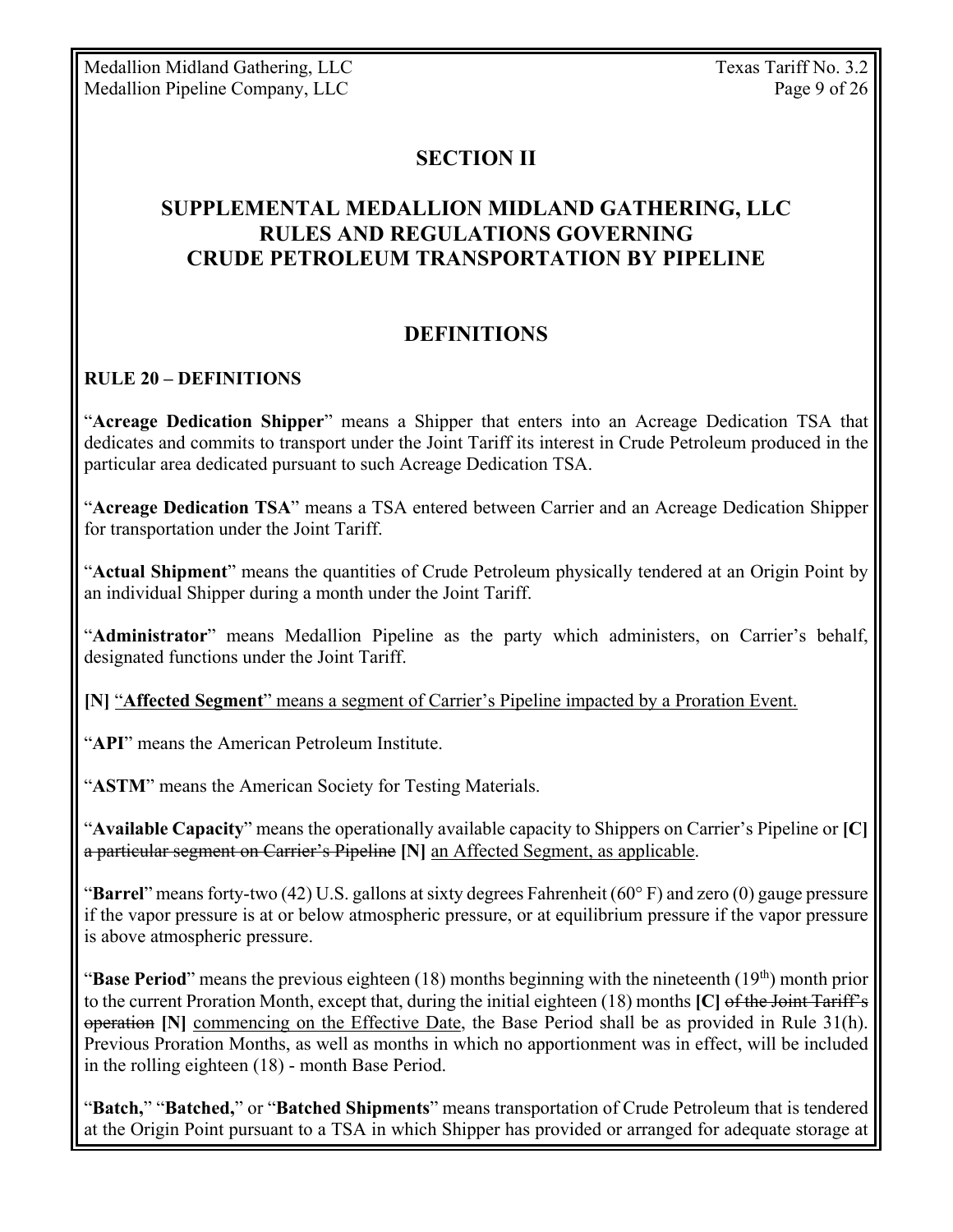Medallion Midland Gathering, LLC Texas Tariff No. 3.2 Medallion Pipeline Company, LLC Page 10 of 26

a location(s) and capacity(ies) which, in Carrier's sole discretion, are sufficient to permit Carrier to physically segregate Shipper's quantities for Delivery.

"**Carrier**" means Medallion Midland and Medallion Pipeline.

"**Carrier's Pipeline**" means Medallion Midland's Crude Petroleum pipeline facilities originating at the origin points and terminating at the destination points reflected in the Local Tariff, as may be amended from time to time.

**[N]** "**Claims**" has the meaning set forth in Rule 44.

"**Committed Firm Service**" means a service not subject to prorationing except where operational factors or events of force majeure reduce the Joint Tariff Capacity, as set forth in Rule 31(i).

"**Committed Firm Shipper**" means a Shipper that has an effective TSA with both Medallion Midland and Medallion Pipeline pursuant to the Joint Tariff.

"**Committed Volume**" means the Barrel per day ("bpd") quantity committed to by a Volume Commitment Shipper, in accordance with a TSA, multiplied by the number of days in the relevant month.

"**Common Stream**" means Crude Petroleum, Tendered or Received at the Joint Tariff Facilities and associated facilities as designated in the related tariffs and moved through **[N]** the Joint Tariff Facilities, which is commingled or intermixed with other Crude Petroleum of like characteristics and quality. A Common Stream may be made up of one or more Tenders of Crude Petroleum provided that each Tender of Crude Petroleum meets the quality specifications, as set out in Rule 22. Common Streams and characteristics of each shall be determined by Carrier in its sole discretion.

"**Consignee**" means the party that Shipper has authorized to accept the Delivery from Carrier of Crude Petroleum at the Destination Point.

"**Crude Petroleum**" means West Texas Intermediate Light Sweet Crude Oil from oil and gas wells which has not been blended or mixed with other grades of crude oil or "indirect products" (as defined below) and which meet the required specifications established pursuant to Rule 22 of this Rules and Regulations Tariff. For the avoidance of doubt, Crude Petroleum shall exclude, and Carrier shall not be required to transport, "indirect liquid products of oil or gas wells" sometimes referred to as "indirect products", meaning the liquid products resulting from the operation of gasoline recovery plants, gas recycling plants, condensate or distillate recovery equipment in gas or oil fields, or a mixture of such products.

"**Deficiency Payment**" means a payment to be made by a Volume Commitment Shipper, as determined in accordance with a Volume Commitment TSA.

"**Delivery,**" "**Deliver,**" "**Deliveries,**" or "**Delivered**" means the transfer of physical and legal custody of Crude Petroleum from Medallion Pipeline at the Destination Point to Shipper or its Consignee.

"**Destination Point**" means the point(s) of Delivery, as specified in the Rates Tariff.

**[N]** "**Effective Date**" has the meaning set forth in Rule 31(h).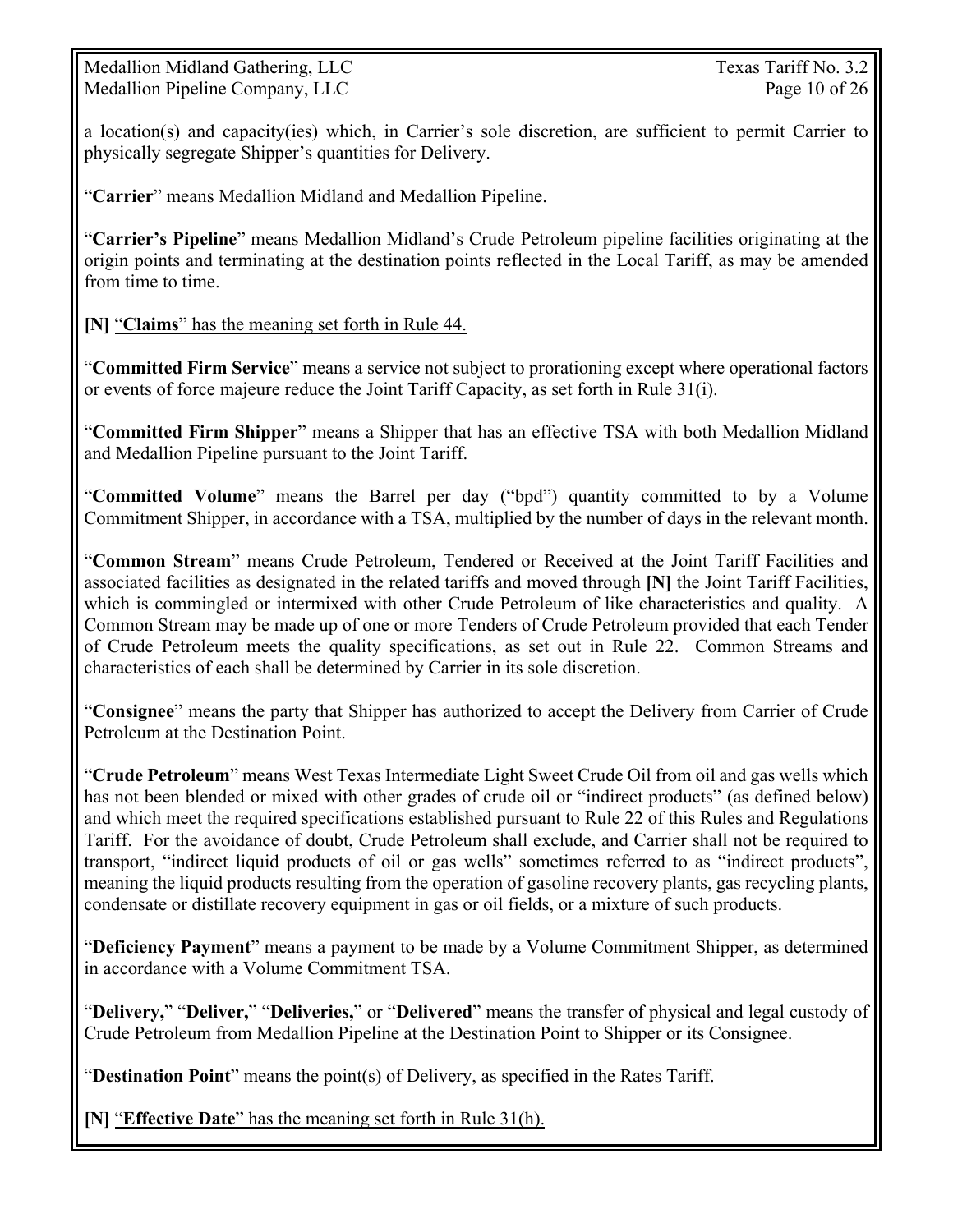Medallion Midland Gathering, LLC Texas Tariff No. 3.2 Medallion Pipeline Company, LLC Page 11 of 26

"**Exempt Volumes**" has the meaning set forth in Rule 31(c).

"**Firm Capacity**" means the bpd capacity equal to the aggregate Committed Volumes and Shipper MDQs pursuant to all Committed Firm Shippers' TSAs in effect during the Proration Month.

#### **[C]** "**Firm Rate**" means the applicable rate identified as the "Firm Rate" in the then-effective Rates Tariff.

"**Gravity**" means gravity determined in accordance with ASTM Designation D-287.

"**In-Transit Point**" means Carrier's point of connection with the facilities of third-party storage providers, including an affiliate of Carrier. The current In-Transit Points under the Joint Tariff are at the Colorado City Hub, the Crane Hub, the Garden City Station, the Howard Station, the Midkiff Station, **[C]** and the Midland Hub **[N]** , and the Santa Rita Station on Medallion Pipeline's system.

"**Joint Tariff**" means the tariff publications applicable to the Joint Tariff Service, including the Rates Tariff, the Rules and Regulations Tariff, and any supplements and revisions thereto, as may be filed and maintained with the RRC from time to time for the Joint Tariff Service rendered in intrastate commerce.

"**Joint Tariff Allocated Quantity**" means a quantity determined by multiplying the Joint Tariff Capacity Ratio by the Available Capacity.

"**Joint Tariff Capacity**" means the capacity available for the Joint Tariff Service under normal operating conditions, which shall not be less than the sum of the Joint Tariff MDQ, as such may be changed from time to time pursuant to the terms of the TSAs, plus the Uncommitted Capacity.

"**Joint Tariff Capacity Ratio**" means, as of the time of the determination, a fraction the numerator of which is the Joint Tariff MDQ [N] on the Affected Segment for the Proration Month and the denominator of which is the sum of **[W]** the such Joint Tariff MDQ and the Local Tariff Capacity on the **[W]** affected segment Affected Segment.

"**Joint Tariff Facilities**" means the Crude Petroleum pipeline facilities of Medallion Midland and Medallion Pipeline that render the Joint Tariff Service, which facilities originate at the Origin Point(s) and terminate at the Destination Point(s) as reflected in the Rates Tariff, as may be amended from time to time.

"**Joint Tariff MDQ**" means the sum of the (i) aggregate Shipper MDQs of the Acreage Dedication Shippers, and (ii) aggregate Committed Volumes of the Volume Commitment Shippers.

"**Joint Tariff Service**" means the transportation service **[N]** on Medallion Midland and Medallion Pipeline available to Committed Firm Shippers and Uncommitted Shippers pursuant to the terms of the then-effective Joint Tariff.

**[C]** "**Joint Tariff Shipper**" means a person that transports Crude Petroleum pursuant to the Joint Tariff.

"**Local Tariff**" means the local rate tariff(s) and rules and regulations tariff(s), including supplements and revisions thereto, as filed and maintained by Medallion Midland with the RRC for local transportation service on the Medallion Midland pipeline system.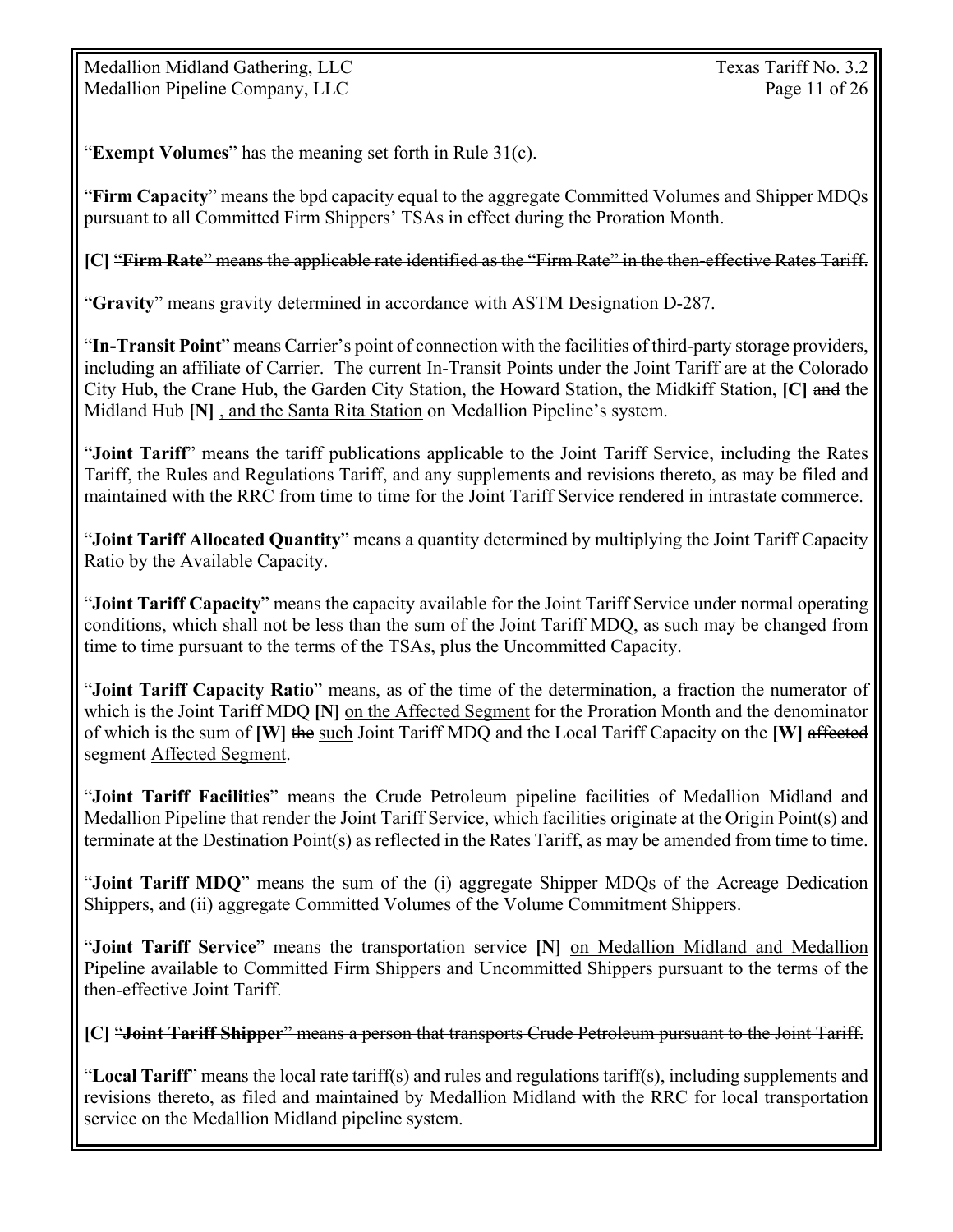"**Local Tariff Allocated Quantity**" means a quantity equal to the Available Capacity less the Joint Tariff Allocated Quantity.

"**Local Tariff Capacity**" means the aggregate capacity **[C]** between each origin point and destination point on Carrier's Pipeline as set forth in each Petition for Declaratory Order filed with the FERC, less the Joint Tariff MDQ.

"**Local Tariff Service**" means the transportation service available to Local Tariff Shippers pursuant to the terms of the applicable and then-effective Local Tariff.

"**Local Tariff Shipper**" means a person that transports Crude Petroleum pursuant to the Local Tariff.

"**Make-Up Volumes**" means Barrels for which a Deficiency Payment has been paid and that are nominated by a Volume Commitment Shipper for transportation in a subsequent month in accordance with a Volume Commitment TSA.

"**Medallion Midland**" means Medallion Midland Gathering, LLC.

"**Medallion Pipeline**" means Medallion Pipeline Company, LLC.

"**New Shipper**" means, for purposes of prorationing in Rule 31, any Shipper who does not qualify as a Committed Firm Shipper or Regular Shipper.

"**Nomination**" or "**Tender**" means any offer by a Shipper to Carrier of a stated quantity of Crude Petroleum for transportation from the Origin Point to the Destination Point in accordance with the Joint Tariff. The definition of "**Nomination**" includes a late or revised Nomination submitted by a Shipper under Rule 27, and a Nomination for in-transit storage submitted by a Shipper under Rule 33, to the extent such Nomination is accepted by Carrier pursuant to Rule 27 or Rule 33, as applicable.

**[N]** "**Obligations**" has the meaning set forth in Rule 39.

"**Origin Point**" means the points of Receipt on Medallion Midland, as specified in the Rates Tariff.

"**PLA**" means the loss allowance described in Rule 24.

**[N]** "**Proration Event**" means an event that occurs when, based upon all valid Nominations submitted by Shippers in compliance with this Joint Tariff and by Local Tariff Shippers in compliance with the Local Tariff, Carrier determines that the total volumes nominated by all Shippers and Local Tariff Shippers for shipment on Carrier's Pipeline or a pipeline segment thereof exceed the Available Capacity of Carrier's Pipeline or a pipeline segment thereof.

"**Proration Month**" refers to a month when **[C]** , based upon all valid Nominations submitted by Shippers in compliance with this Joint Tariff and the Local Tariff, Carrier determines that the total volumes nominated by all Joint Tariff Shippers and Local Tariff Shippers for shipment on Carrier's Pipeline or a pipeline segment thereof during that month exceed the Available Capacity of Carrier's Pipeline or a pipeline segment thereof **[N]** a Proration Event occurs.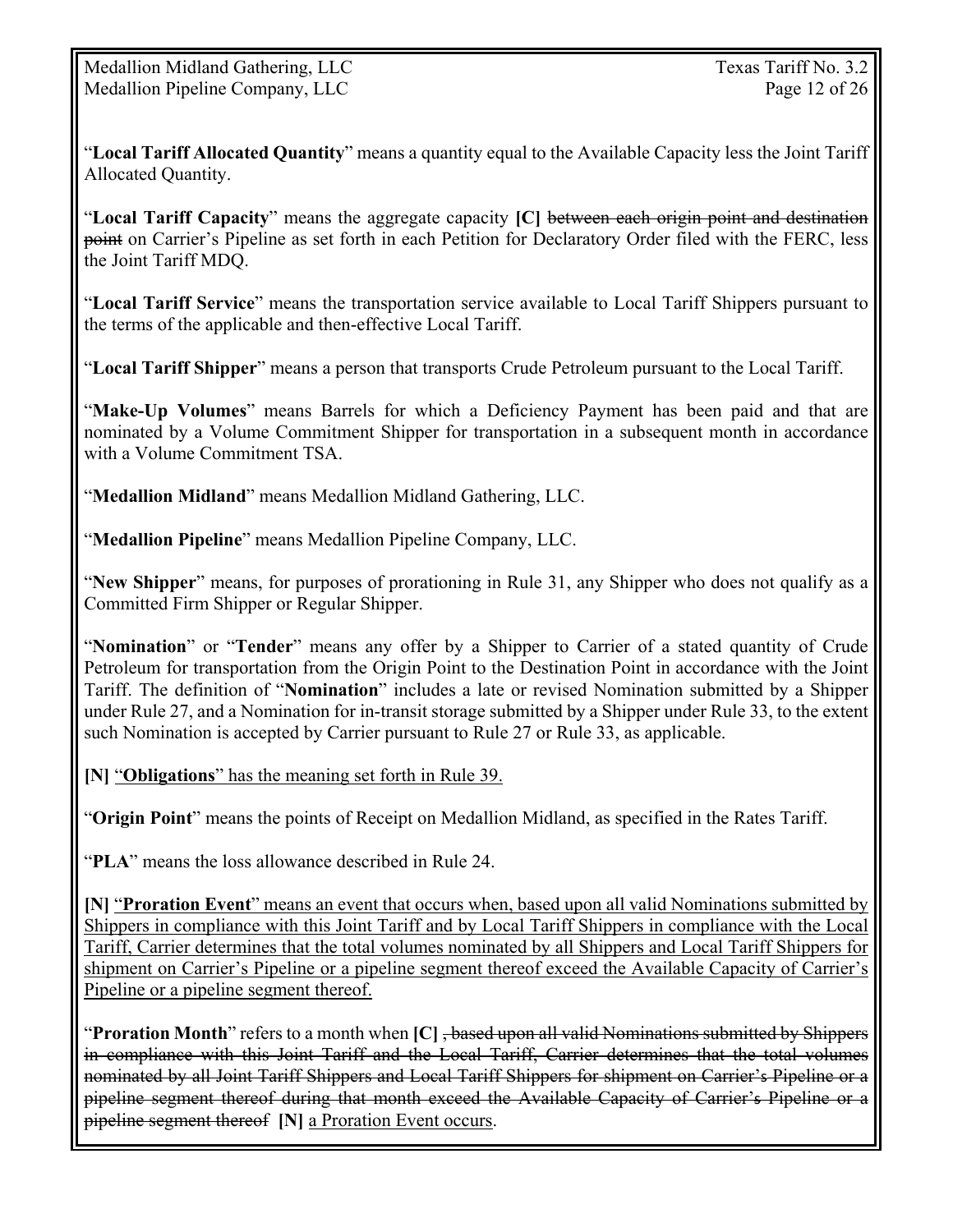Medallion Midland Gathering, LLC Texas Tariff No. 3.2 Medallion Pipeline Company, LLC Page 13 of 26

"**Rates Tariff**" means that publication within Carrier's Joint Tariff that sets forth the rates applicable to the transportation of Crude Petroleum by Carrier and that makes specific reference by Texas Tariff number to this Rules and Regulations Tariff **[N]** , as filed with the RRC and as may be supplemented and amended from time to time.

"**Receipt,**" "**Receive,**" or "**Received**" means the transfer of physical and legal custody of Crude Petroleum from Shipper to Medallion Midland at the Origin Point for transportation.

"**Regular Shipper**" means, for purposes of prorationing in Rule 31, (i) an Uncommitted Shipper meeting the eligibility requirements in Rule 31(e), and (ii) a Committed Firm Shipper, but only to the extent of any volumes in excess of its Exempt Volumes.

"**Remaining Available Capacity**" means for each Proration Month, the **[C]** capacity **[N]** portion of the Joint Tariff Allocated Quantity remaining after the satisfaction of all Exempt Volumes nominated.

"**RRC**" means the Railroad Commission of Texas.

"**Rules and Regulations Tariff**" means this Tariff; specifically, that publication within Carrier's Joint Tariff that sets forth the rules and regulations that govern the Joint Tariff Service, as filed with the RRC and as may be supplemented and amended from time to time.

"**Shipper**" means the party that arranges with Carrier for the transportation of Crude Petroleum pursuant to the terms of the Joint Tariff.

"**Shipper MDQ**" means the maximum daily quantity that an Acreage Dedication Shipper is entitled to transport under an effective Acreage Dedication TSA, as such quantity may be adjusted from time to time by Administrator pursuant to the terms of such Acreage Dedication TSA.

"**Tender**" has the meaning set forth in the definition of Nomination.

"**TSA**" means Transportation Service Agreements executed by Medallion Midland and a Committed Firm Shipper, and by Medallion Pipeline and such Committed Firm Shipper, for service pursuant to the Joint Tariff.

"**Uncommitted Capacity**" means that amount of capacity above the Joint Tariff MDQ to be made available at all times for uncommitted Joint Tariff Service, such that the Joint Tariff MDQ represents ninety percent (90%) and the Uncommitted Capacity represents ten percent (10%) of the total Joint Tariff Capacity.

"**Uncommitted Shipper**" means a Shipper that has not executed a TSA.

"**Volume Commitment Shipper**" means a Committed Firm Shipper that commits to transport, or pay for, a specified Committed Volume on a monthly basis pursuant to the terms of a Volume Commitment TSA.

"**Volume Commitment TSA**" means a TSA entered between Carrier and a Volume Commitment Shipper for transportation under the Joint Tariff.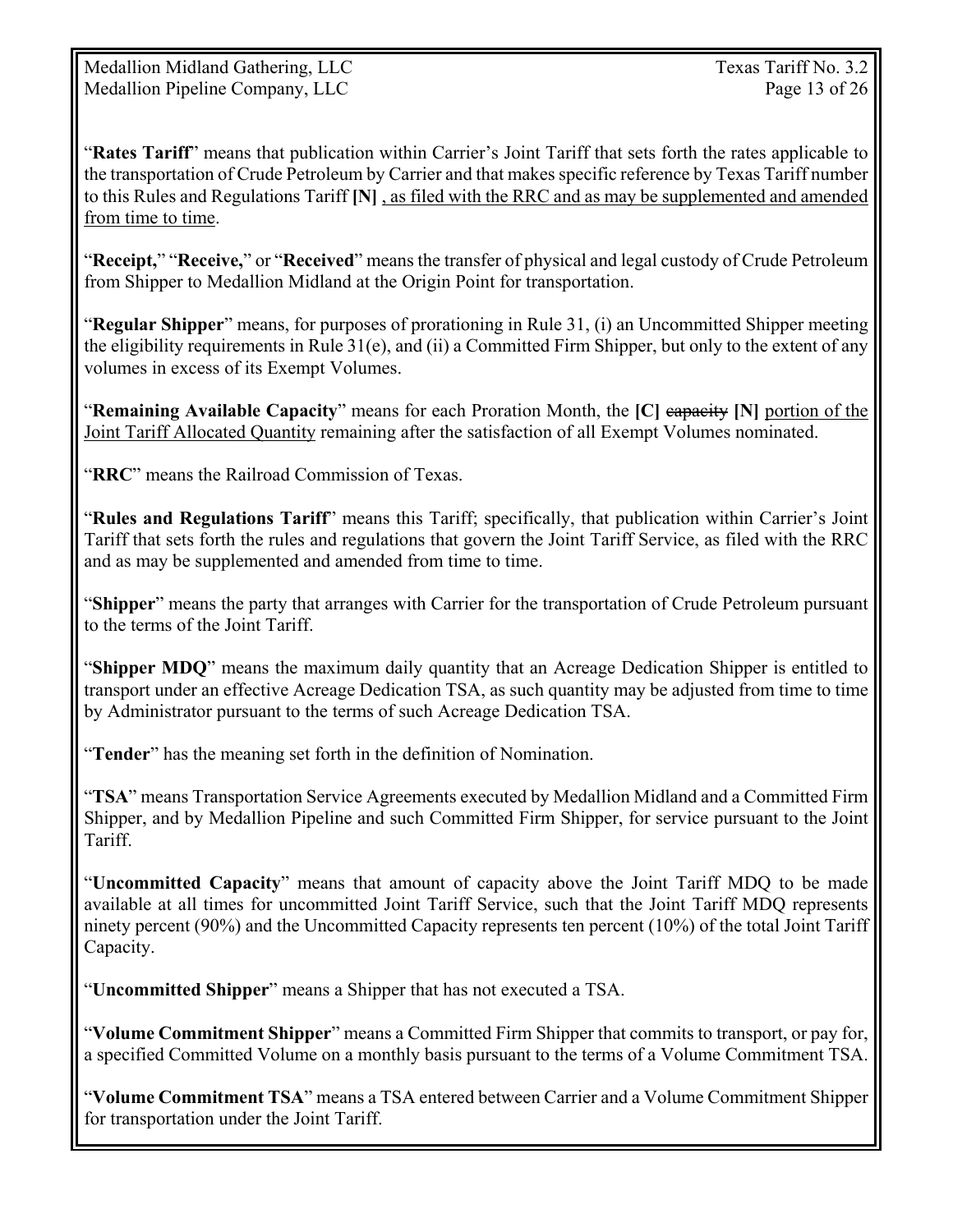# **COMMODITY DESCRIPTION AND MEASUREMENT**

### **RULE 21 – COMMODITY**

Carrier is engaged in the transportation of Crude Petroleum and will not accept any other commodity for transportation, except as provided herein.

#### **RULE 22 – CRUDE PETROLEUM QUALITY SPECIFICATIONS AND RESTRICTIONS**

Crude Petroleum shall be accepted for transportation only when such Crude Petroleum meets the following quality specifications. These specifications shall apply to each Barrel of a Shipper's Nomination and not be limited to the composite sample of the Nomination:

- (a) API Gravity of between thirty six degrees (36°) and forty four degrees **(**44°);
- (b) the true vapor pressure of such volumes does not exceed 11 psia or result in Carrier's noncompliance with federal, state, or local requirements regarding hydrocarbon emissions;
- (c) has a Reid vapor pressure less than 9.0 psia at a temperature of one hundred degrees Fahrenheit (100° F);
- (d) basic sediment, water, and other impurities of one percent (1%) or less;
- (e) temperature of one hundred and twenty degrees Fahrenheit (120° F) or less;
- (f) the sulfur content does not exceed forty-five hundredths of one percent  $(0.45\%)$  by weight;
- (g) readily susceptible to transportation through Carrier's existing facilities; and
- (h) will not materially affect the quality of other shipments or cause disadvantage to other Shippers or Carrier.

Carrier may waive the foregoing specifications on a not unduly discriminatory basis where, in Carrier's sole judgment, the Receipt of any affected Barrels at particular Origin Points would not (i) adversely impact the ability of the Common Stream to remain within the foregoing quality specifications or, if not in compliance with such quality specifications, adversely impact the ability of Deliveries to the affected Destination Points to satisfy the tariff quality specifications of directly connected downstream pipeline carriers (including the requirements of the connection agreements entered into with such carriers), and (ii) otherwise adversely impact the Joint Tariff Facilities.

Carrier reserves the right to reject Crude Petroleum that, in its sole discretion, does not meet the quality specifications referenced above. In addition, Carrier shall reject Crude Petroleum containing contaminants including, but not limited to, chemicals such as chlorinated and/or oxygenated hydrocarbons and/or heavy metals such as lead and/or vanadium. Carrier reserves the right to reject Crude Petroleum if, in its sole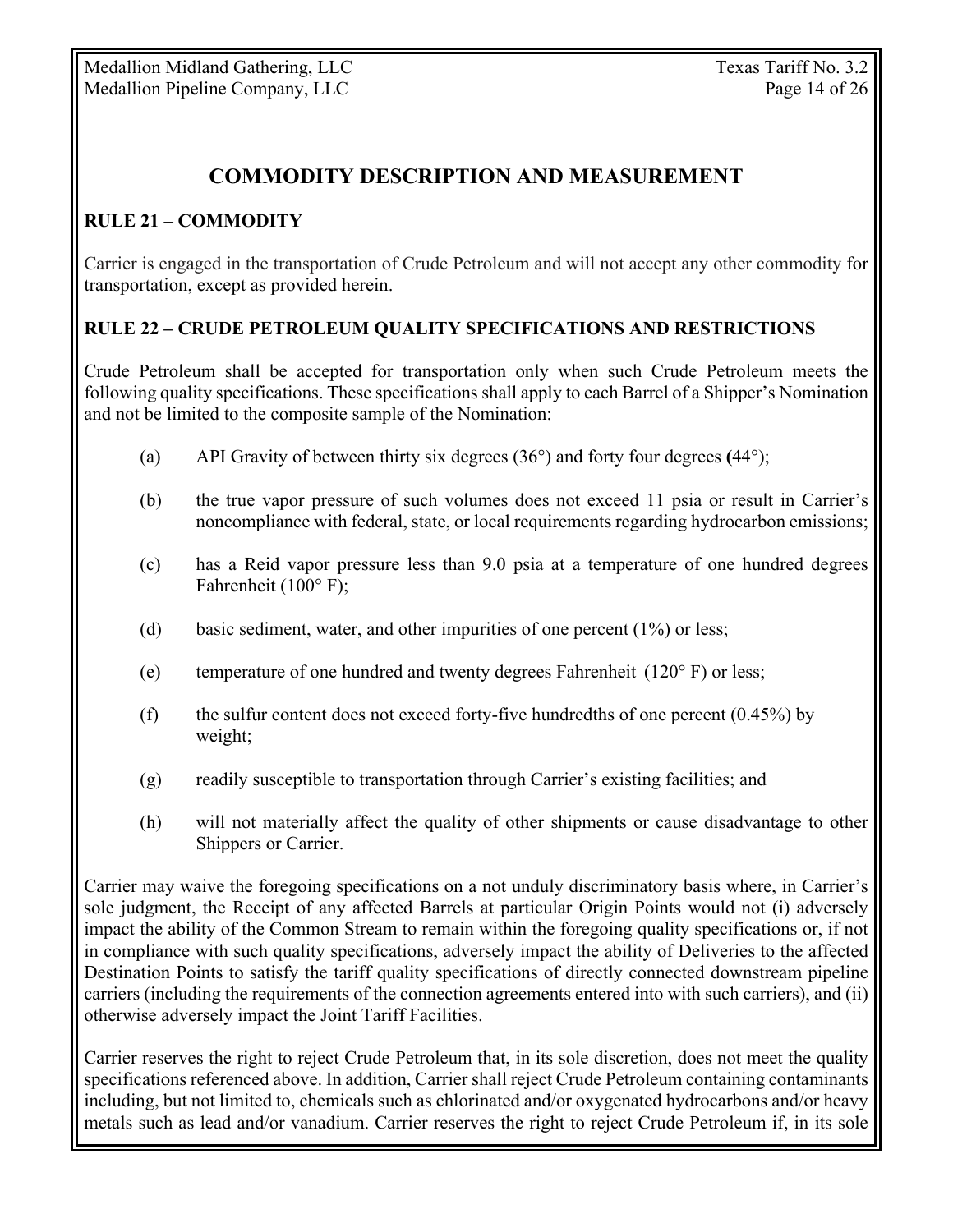Medallion Midland Gathering, LLC Texas Tariff No. 3.2 Medallion Pipeline Company, LLC Page 15 of 26

discretion, Deliveries of such quantities would not meet the tariff quality specifications (including the requirements of the connection agreements entered with such carriers) of the directly interconnected downstream pipelines listed in Carrier's currently-effective Rates Tariff. Where the transportation service nominated by a Shipper is effectuated by Carrier through backhaul, displacement, and/or exchange, Carrier's determination of whether Receipts from such Shipper satisfy the quality specifications herein may be based upon the actual physical delivery path rather than the nominated delivery path.

Carrier may, at its discretion, require, approve, or reject Crude Petroleum containing, or the injection into Crude Petroleum of, corrosion inhibitors, viscosity or pour point depressants, drag reducing agent, or other such additives in the Crude Petroleum to be transported.

If Crude Petroleum is accepted from third-party owned tankage, settled bottoms in such tanks must not be above a point six inches (6") below the bottom of the pipeline connection with the tank.

Carrier reserves the right to reject Crude Petroleum, in its sole discretion, if Shipper or Consignee has failed to comply with applicable laws, rules, and regulations made by government authorities regulating shipment of Crude Petroleum.If, upon investigation, Carrier determines that Shipper has delivered contaminated Crude Petroleum or Crude Petroleum which otherwise fails to comply with the specifications set forth above, Carrier may exclude Shipper from further entry into applicable segments of the Joint Tariff Facilities until Shipper is able to comply with the quality specifications referenced above, as determined by Carrier in its sole discretion. Carrier reserves the right to dispose of any contaminated Crude Petroleum in its pipeline. Disposal, if necessary, may be made in any reasonable commercial manner, and any liability associated with the contamination or disposal of any Crude Petroleum shall be borne by the Shipper introducing the contaminated Crude Petroleum into the Joint Tariff Facilities.

Carrier may, from time to time, undertake to transport other or additional grades of crude petroleum to the extent Carrier elects, in its sole discretion, to offer such transportation by employing Batched Shipments. If, in Carrier's sole discretion, sufficient quantities are not nominated or facilities are not available to justify continued transportation of other or additional grades, Carrier may, after giving reasonable notice to Shippers who may be affected, cease transporting particular grades of crude petroleum.

Carrier may inject indirect products into Carrier's Pipeline to facilitate the efficient operation of Carrier's facilities.

#### **RULE 23 – TESTING AND MEASURING**

Prior to or during Receipt of Crude Petroleum for transportation, and prior to or during release thereof for Delivery, such quantities of Crude Petroleum shall be measured and tested by a representative of Carrier. Crude Petroleum will be measured by metering.

All shipments tendered to Carrier for transportation shall be metered by a representative of Carrier prior to, or at the time of, Receipt from Shipper. Shipper or Consignee shall have the option of being present or represented during the testing or metering. The results of such testing or metering shall be final.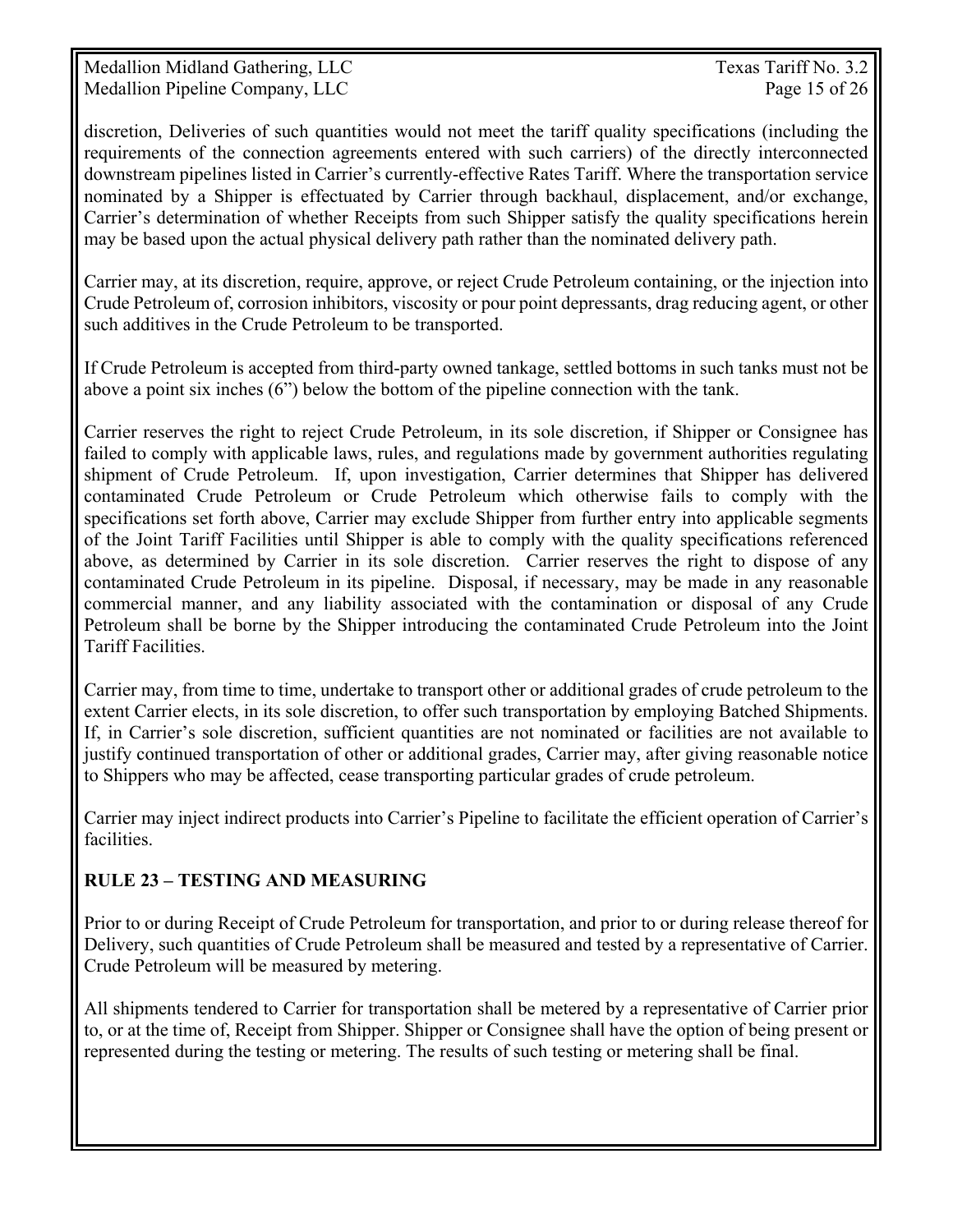#### **RULE 24 – DEDUCTIONS AND ADJUSTMENTS**

In measuring the quantity of Crude Petroleum Received and Delivered, corrections shall be made from volumes at actual or observed temperature to volumes at sixty degrees Fahrenheit (60° F) and for pressure to 14.696 psia. Quantities shall be corrected for this purpose by use of applicable API-ASTM volume correction factor tables.

For all shipments of Crude Petroleum, a deduction for PLA of two-tenths of one percent (0.2%) will be made to cover evaporation, interface losses, and other normal losses during transportation. Carrier, in addition, will deduct the full amount of sediment, water, and other impurities. The net balance, after applicable deduction, will be the quantity deliverable by Carrier.

#### **RULE 25 – VOLUMETRIC ADJUSTMENT**

Any volumetric difference between Receipts from Shipper and Deliveries to Shipper or Consignee during a current month as a result of scheduling will be adjusted in the following month without any further liability to Carrier, taking into consideration all prior deductions allowed pursuant to the rules and regulations contained herein.

#### **RULE 26 – VARIATIONS IN QUALITY AND GRAVITY AND OFFSET OF COMMON STREAM CRUDE PETROLEUM**

(a) **Delivery of Types of Crude Petroleum**. Carrier is not obligated to Deliver the identical Crude Petroleum Received by Carrier. Carrier shall not be liable for any consequence related to the mixing of Crude Petroleum tendered into the Common Stream; provided, however Carrier shall endeavor to Deliver from its common stock Crude Petroleum that is in conformance with the specifications set forth in Rule 22. For Batched Shipments, Carrier shall not be liable for any change in quality and/or Gravity that may occur to Crude Petroleum during transportation of Batches.

#### (b) **Conditions Applicable to Crude Petroleum**

 (i) The acceptance of Crude Petroleum for transportation shall be on the condition that such Crude Petroleum shall be subject to such changes in Gravity, in quality, and in value as may result from its mixture in transit with other Crude Petroleum in the Joint Tariff Facilities and tanks; and

 (ii) Carrier is not liable for any loss or damage resulting from an alteration in Gravity or quality of Crude Petroleum transported by Carrier, unless the loss or damage occurs because of the gross negligence of Carrier.

 (c) CARRIER MAKES NO WARRANTY AS TO MERCHANTABILITY, FITNESS FOR A PARTICULAR PURPOSE, OR ANY OTHER WARRANTY OR REPRESENTATION WITH RESPECT TO THE GRADE OR QUALITY OF CRUDE PETROLEUM TRANSPORTED UNDER THIS TARIFF.

 (d) **Common Stream Crude Petroleum – Interconnecting Carriers**. When both receipts from and deliveries to an interconnecting pipeline of substantially the same grade of Crude Petroleum are scheduled at the same interconnection, Carrier reserves the right, with the cooperation of the operator of the interconnecting pipeline, to offset like volumes of such Common Stream Crude Petroleum in order to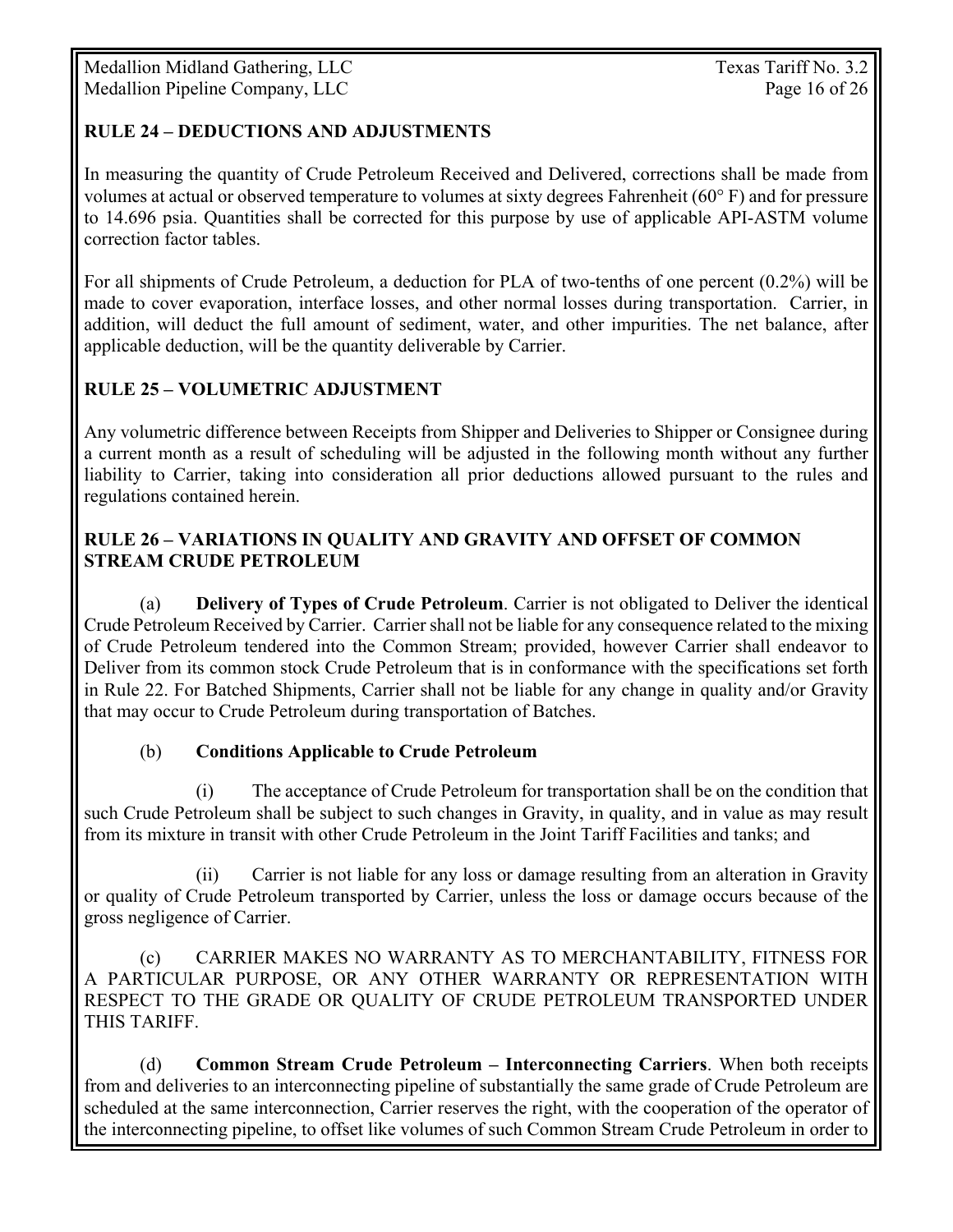Medallion Midland Gathering, LLC Texas Tariff No. 3.2 Medallion Pipeline Company, LLC Page 17 of 26

avoid the unnecessary use of energy which would be required to physically pump the offsetting volumes. When this right is exercised, Carrier will make the further deliveries for the Shipper involved from Carrier's Common Stream Crude Petroleum.

## **PRE-SHIPMENT REQUIREMENTS AND PROCEDURES**

#### **RULE 27 – TENDER**

Shippers desiring to offer Crude Petroleum for transportation shall make a Nomination to Carrier by submitting, on Carrier's prescribed Notice of Shipment form**,** a separate Nomination for each calendar month on or before the fifteenth  $(15<sup>th</sup>)$  day of the preceding month or the nomination deadline of the applicable downstream carrier, whichever is earlier. The prescribed Notice of Shipment form, in addition, must provide a verification that Shipper intends, after Delivery to the Destination Point, its quantities will not be transported by other carriers (including by pipeline, rail, and/or water) across state lines to its ultimate destination and, therefore, the transportation on the Joint Tariff Facilities is intrastate in nature and subject to this Tariff. If transportation capacity is available and operating conditions permit, Carrier, in its sole discretion, and on an equitable and non-discriminatory basis taking into account the rights of different classes of Shippers, may accept late or revised Nominations for Crude Petroleum for transportation after the fifteenth  $(15<sup>th</sup>)$  day of the month preceding the month during which the transportation under the Nomination is to begin, including late or revised Nominations during the month in which the transportation has already begun.

Carrier shall not be obligated to accept Nominations from any Shipper unless such Shipper, upon request from Carrier, provides written third-party verification, in a form and substance satisfactory to Carrier in its sole discretion, that supports such Shipper's Nomination as in compliance with the requirements of this Tariff including, but not limited to, confirmation that the quantities nominated by Shipper are reasonable estimates of the quantities Shipper is capable of tendering for transportation, and that Shipper has provided, or arranged for access to, equipment and facilities capable of satisfactorily delivering to the Origin Point and receiving at the In-Transit Point or the Destination Point the quantities Tendered for transportation. Carrier shall not be obligated to accept a Shipper's Crude Petroleum where such verification is unacceptable to Carrier, including where a directly interconnected downstream pipeline (or other facility operator) nominated by Shipper (i) does not confirm Shipper's Nomination, in whole or in part, and/or (ii) subsequently during the month in question, reduces Shipper's previously confirmed nomination on the downstream facilities.

If, during a month in which Nominations have not been prorated pursuant to Rule 31, Carrier determines that an Uncommitted Shipper is not tendering the quantities that it has nominated for that month, then Carrier reserves the right to reduce such Shipper's Nomination accordingly for the balance of such month.

#### **RULE 28 – CREDITWORTHINESS OF SHIPPER**

Upon the request of Carrier, all prospective and existing Shippers must submit sufficient financial information to establish creditworthiness. The creditworthiness requirements for Committed Firm Shippers shall be as set forth in the TSAs. For Uncommitted Shippers, if in Carrier's sole discretion, a prospective Shipper is not creditworthy, or if a current Shipper's credit deteriorates, Carrier may require such Shippers to provide financial assurances, including, but not limited to: (i) prepayment of transportation charges; (ii) a guaranty in an amount sufficient to ensure payment to Carrier of all such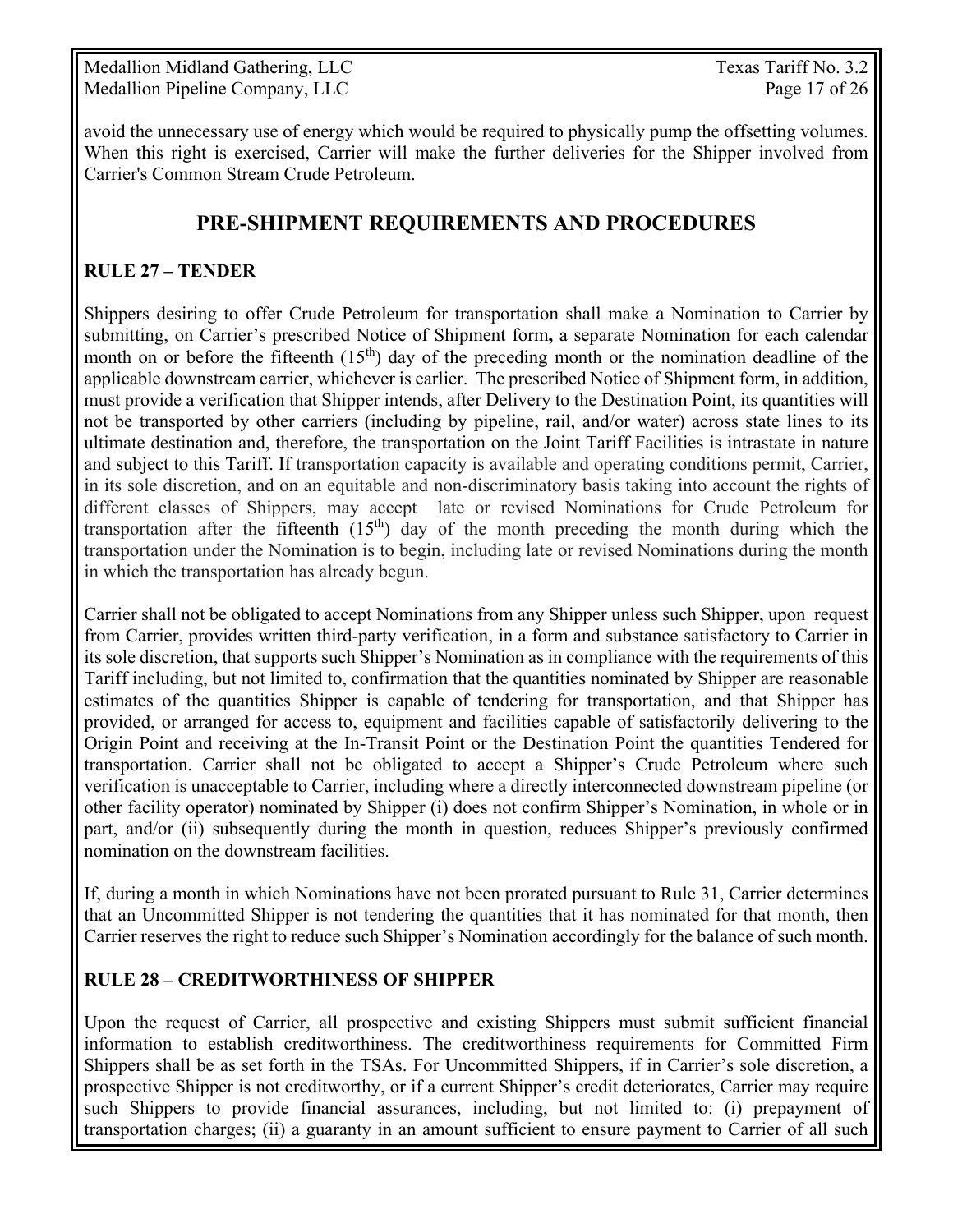Medallion Midland Gathering, LLC Texas Tariff No. 3.2 Medallion Pipeline Company, LLC Page 18 of 26

costs and charges that could reasonably accrue, in a form and from a third party acceptable to Carrier; (iii) a letter of credit from an appropriate financial institution in a form acceptable to Carrier and in an amount sufficient to ensure payment to Carrier of all costs and charges that could reasonably accrue; or (iv) such other enforceable collateral security, including but not limited to, security agreements over assets of Shipper, in a form acceptable to Carrier.

Carrier shall not be obligated to accept Crude Petroleum, or a Nomination, for transportation from an existing or prospective Shipper if the Shipper or prospective Shipper fails to provide financial assurances within two (2) days of Shipper's receipt of Carrier's written request for such assurances.

### **RULE 29 – TITLE**

A Tender for shipment shall constitute a warranty by Shipper that it has unencumbered title thereto, or the unencumbered right to ship such Crude Petroleum, but acceptance shall not be deemed a representation by Carrier as to title or right. Carrier reserves the right to reject on a non-discriminatory basis any Crude Petroleum tendered for shipment that may be involved in litigation, the title or right to which may be in dispute, or that may be encumbered by lien or charge of any kind, except to the extent that Shipper submits either satisfactory proof of unencumbered title or right or a satisfactory indemnity bond.

#### **RULE 30 – QUANTITIES**

Carrier may take Receipt or make Delivery of Crude Petroleum in quantities of not less than five hundred (500) bpd aggregate from one or more Shippers. Carrier reserves the right to take Receipt or make Delivery of less than five hundred (500) bpd of Crude Petroleum, if such quantity can be consolidated with other Crude Petroleum such that Carrier can make a single Delivery of not less than five hundred (500) bpd.

If a Volume Commitment Shipper fails to tender a volume of Crude Petroleum equal to its Committed Volume, multiplied by the number of days in the applicable month, it shall pay to Carrier the Deficiency Payment, which payment shall be equal to the shortfall in the quantity tendered multiplied by the applicable rate in its Volume Commitment TSA.

#### **RULE 31 – PRORATIONING OF PIPELINE CAPACITY**

 (a) **Prorationing**. When a Proration Month occurs, Available Capacity will be apportioned among all valid Shipper Nominations on the basis set forth in Rule 31(b)-(i).

(b) **Division of capacity between Local and Joint Tariff Services**. If **[C]** the Proration Month occurs on a segment of Carrier's system **[N]** an Affected Segment is used to provide Joint Tariff Service, the Available Capacity on **[C]** the affected segment **[N]** such Affected Segment will first be **[C]** divided **[N]** apportioned between the Joint Tariff Service **[C]** being provided on such segment and the Local Tariff Service. The Joint Tariff Service will be allocated capacity equal to the Joint Tariff Allocated Quantity and the Local Tariff Service will be allocated capacity equal to the Local Tariff Allocated Quantity. The Joint Tariff Allocated Quantity shall be divided among shipper classes in accordance with Rule 31(c) – (h) below.

(c) **Exempt Volumes**. Each Committed Firm Shipper's Committed Volumes or Shipper MDQ, as applicable, are exempt from the prorationing procedures set forth in this Rule 31 ("Exempt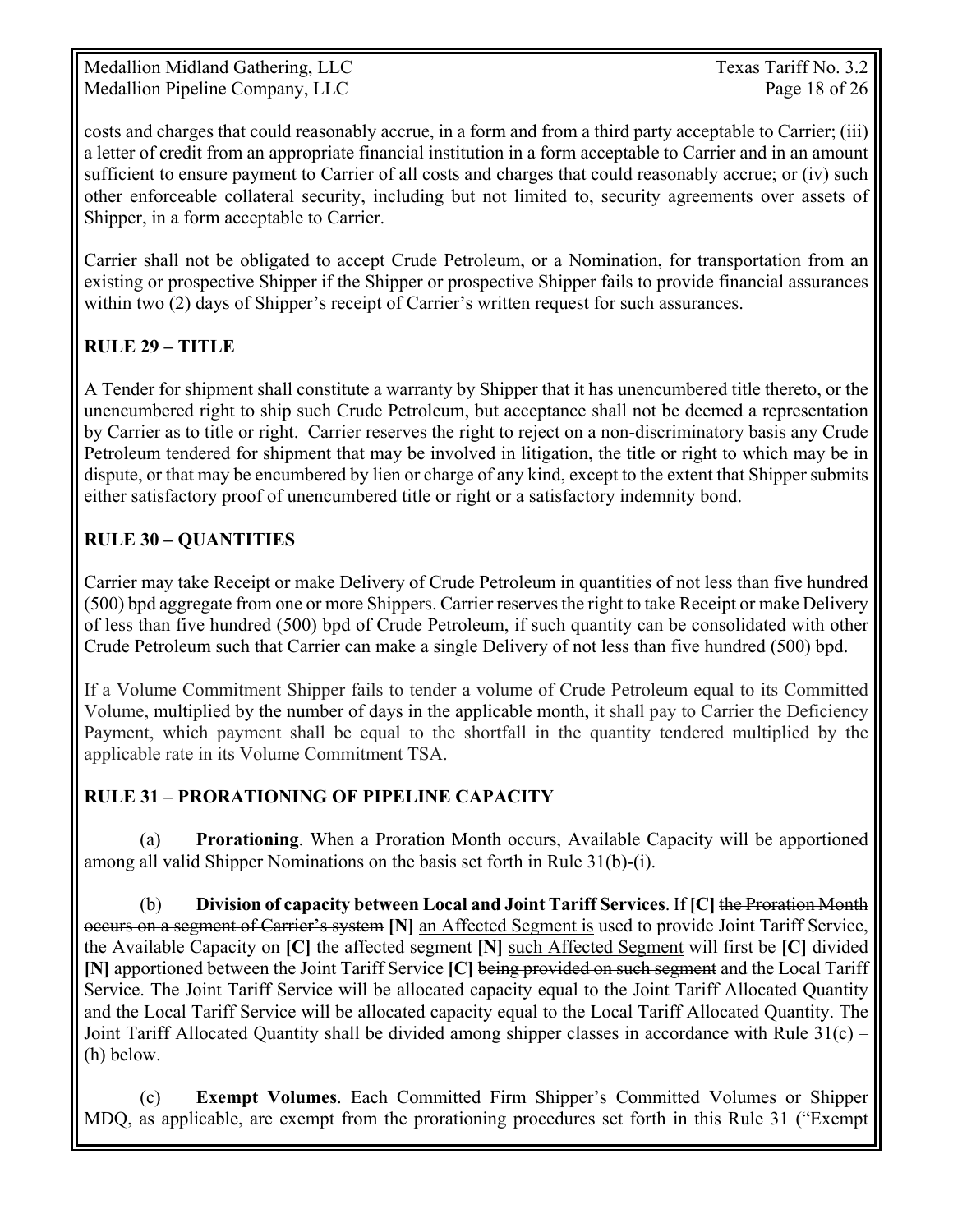Medallion Midland Gathering, LLC Texas Tariff No. 3.2 Medallion Pipeline Company, LLC Page 19 of 26

Volumes"). If a Committed Firm Shipper's Nominations during a Proration Month are less than its Committed Volume or Shipper MDQ, multiplied by the number of days in the applicable month, the Committed Firm Shipper's Exempt Volumes for that month will be limited to the amount of its Nominations. If the total of all Committed Firm Shippers' aggregate Nominations is less than the Firm Capacity, multiplied by the number of days in the applicable month, then a Committed Firm Shipper's Make-Up Volumes will be accepted up to the remaining Firm Capacity during the term of such Committed Firm Shipper's TSA; provided that, in the event the total Nominations by Committed Firm Shippers of Make-Up Volumes exceeds the remaining Firm Capacity, multiplied by the number of days in the applicable month, Carrier will adjust the Nominations of Make-Up Volumes on a pro rata basis. Otherwise, any Make-Up Volumes above the Firm Capacity as well as Committed Firm Shipper quantities in excess of Committed Volumes or Shipper MDQs (other than the Make-Up Volumes), shall be treated as quantities nominated by a Regular Shipper, as described in Rule 31(d) below.

 (d) **Division of capacity between Shipper classes**. For each Proration Month, the Remaining Available Capacity shall be divided between Regular Shippers and New Shippers. Generally, as described in this section, up to ten percent (10%) of the Remaining Available Capacity shall be allocated first to New Shippers, and at least ninety percent (90%) of the Remaining Available Capacity shall be allocated to Regular Shippers in proportion to their usage during the Base Period.

#### (i) **New Shippers**

- a) **Availability of capacity**. Not more than ten percent (10%) of the Remaining Available Capacity shall be made available to New Shippers as a class.
- b) **Allocation**. **[N]** When the Nominations made by New Shippers exceed ten percent (10%) of the Remaining Available Capacity, each New Shipper will receive a pro rata portion of the ten percent (10%) of the Remaining Available Capacity based on its Nominations. **[C]** Each New Shipper will be allocated, subject to Rule 34, a share of the capacity available to all New Shippers equal to the least of: (i) Nominations; (ii) ten percent (10%) of the Remaining Available Capacity for the applicable segment of Carrier's Pipeline, divided by the number of New Shippers who nominated quantities for shipment during the Proration Month; or (iii) one-fifth of 10% (2.0%) of the Remaining Available Capacity of the applicable segment of Carrier's Pipeline for the Proration Month. Any unused capacity allocated to New Shippers will become available for allocation among the Regular Shippers.

#### (ii) **Regular Shippers**

a) **Availability of capacity**. The remainder of the Remaining Available Capacity will be available to any Regular Shipper that submitted valid Nominations for the Proration Month. A Committed Firm Shipper shall have Regular Shipper status for its Nominations in excess of Exempt Volumes, if any.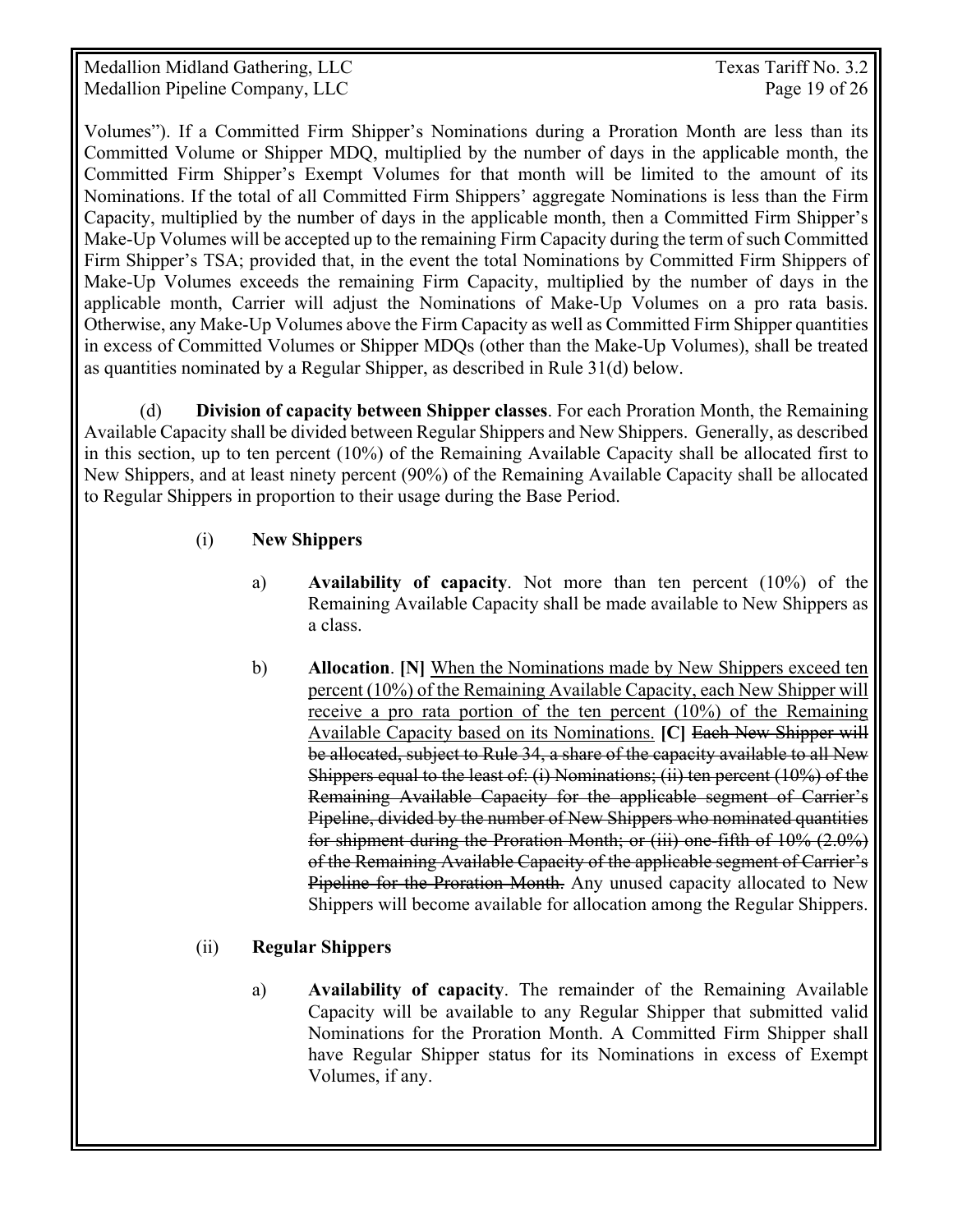Medallion Midland Gathering, LLC Texas Tariff No. 3.2 Medallion Pipeline Company, LLC Page 20 of 26

b) **Allocation**. The remainder of the Remaining Available Capacity will be apportioned among all Regular Shippers. Each Regular Shipper's share of such capacity will be allocated based on its respective proportion of Deliveries during the Base Period (for example, if a Regular Shipper had five percent (5%) of Deliveries during the Base Period, that Regular Shipper would receive five percent (5%) of the capacity available for Regular Shippers). The shipment history for each Committed Firm Shipper during each month of the Base Period shall be calculated as the greater of (i) Deliveries, or (ii) Committed Volume or Shipper MDQ, as applicable. Any unused allocated capacity by a Regular Shipper shall be reallocated among other Regular Shippers.

 (e) **Base Period Eligibility**. For an Uncommitted Shipper to receive Regular Shipper status for purposes of prorationing, the Uncommitted Shipper must have Actual Shipments of Crude Petroleum in at least eighteen (18) of the eighteen (18) months of the Base Period **[C]** (except during transition periods as described in Rule 31(h). To the extent an Uncommitted Shipper does not meet the foregoing eligibility requirements, it shall be treated as a New Shipper for prorationing purposes.

 (f) **Transfer of prorated capacity**. Except as provided in this subsection and in Rule 29, prorated quantities allocated to a Shipper may not be assigned, conveyed, loaned, transferred to, or used in any manner by another Shipper. A Shipper's allocation may be transferred as an incident of the bona fide sale of Shipper's business or to a successor to Shipper's business by the operation of law, such as an executor or trustee in bankruptcy.

 (g) **Nomination Integrity**. During a Proration Month, if Shipper fails to Deliver to Carrier at least ninety percent (90%) of its final confirmed Nomination, Carrier will charge Shipper, in addition to the charges associated with Shipper's Barrels Delivered to Carrier, an amount equal to the applicable tariff rate multiplied by the difference between ninety percent (90%) of Shipper's nominated quantity and Shipper's nominated quantities Received by Carrier.

(h) **Transition rule for determining Base Period**. During the initial eighteen (18) months of (i) the Joint Tariff's implementation, and/or (ii) the in-service date of each expansion and each newly constructed pipeline segment of Joint Tariff Facilities (both (i) and (ii) referred to as "Effective Date"), the Base Period shall consist of each full calendar month since the Effective Date, but prior to the Proration Month. For example, if the Proration Month were to occur in the seventh  $(7<sup>th</sup>)$  month from the Effective Date, the Base Period would consist of the first six (6) months from the Effective Date. In all other respects, Rule 31(a)-(e) remains in effect during the initial eighteen (18) months of the Joint Tariff's implementation. This transition rule shall have no effect on and after the nineteenth  $(19<sup>th</sup>)$  full calendar month from the applicable Effective Date.

(i) **Capacity Interruptions and Curtailment**. Carrier shall have the right to interrupt Receipts and Deliveries of Shipper's Crude Petroleum, including the right to curtail Receipts and Deliveries under Committed Firm Service pursuant to the terms of the TSAs, (i) for scheduled or unscheduled repairs, maintenance, modifications or improvements to the Joint Tariff Facilities, and/or (ii) by reason of a force majeure event. Carrier will use commercially reasonable efforts to minimize the extent and duration of any interruption and the impact of such interruption on the operation of the Joint Tariff Service.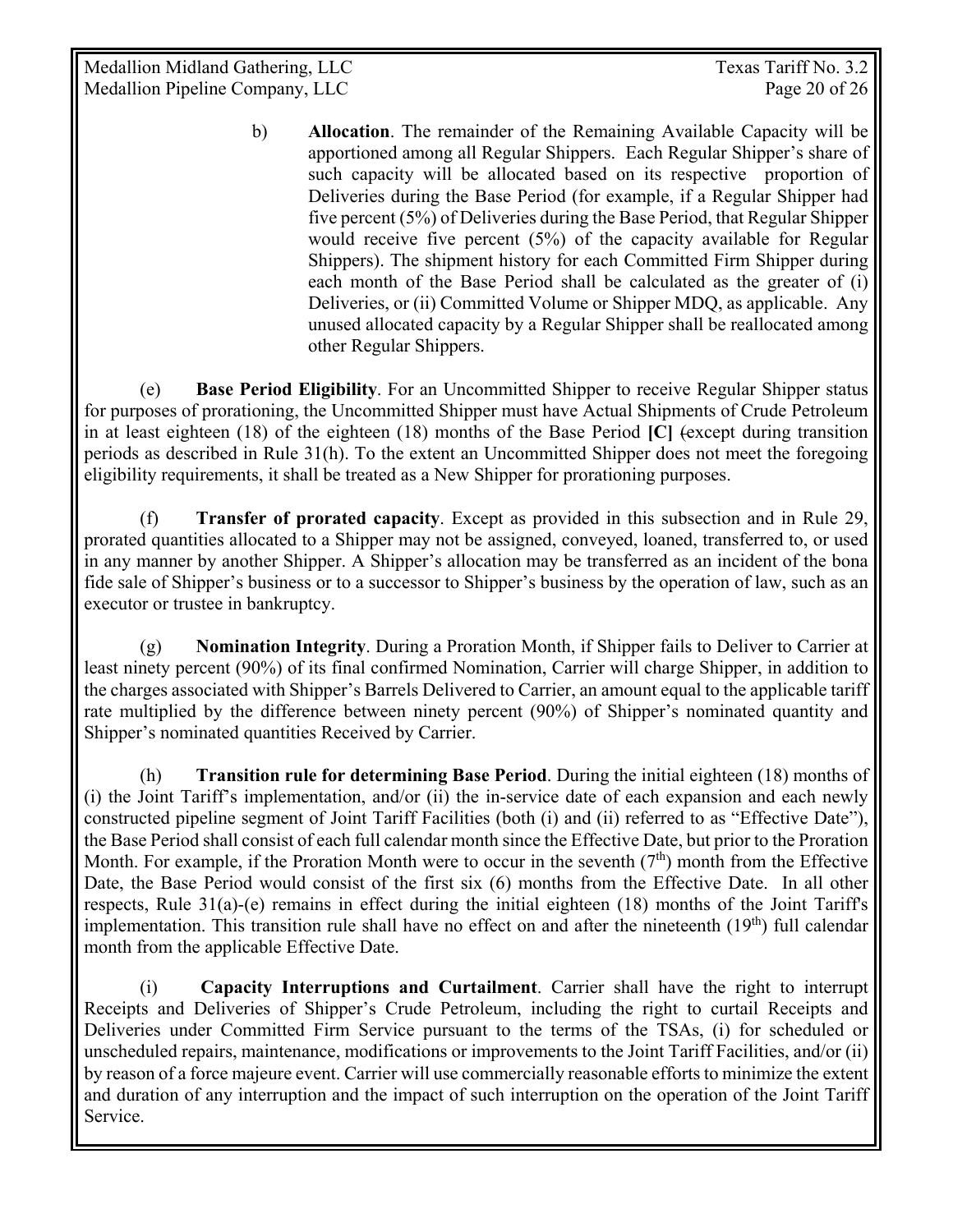# **TRANSPORTATION SERVICES AND RELATED REQUIREMENTS**

#### **RULE 32 – ORIGIN AND DESTINATION POINT FACILITIES REQUIRED**

Carrier only provides working tankage that is incidental and necessary to the transportation of Crude Petroleum, but does not provide or offer storage service, whether in transit or at Origin Points or Destination Points. Nominations for the transportation of Crude Petroleum will be accepted only when Shipper has provided, or arranged for access to, equipment and facilities capable of satisfactorily delivering to the Origin Point and receiving at the Destination Point the quantities tendered for transportation. Shipper will deliver to the Origin Point nominated quantities on a ratable basis over the course of a month. Carrier, where operations permit, may waive such ratable delivery requirement in its sole discretion.

No duty to transport shall arise until Shipper furnishes to Carrier documentation sufficient to demonstrate that Shipper has provided, or arranged for access to, the necessary equipment and facilities immediately upstream of the Origin Point and downstream of the Destination Point.

#### **RULE 33** – **IN-TRANSIT STORAGE**

Although Carrier does not provide or offer storage service, certain storage providers offer storage services at the In-Transit Points. Shipper may submit a Nomination, in accordance with Rule 27, requesting that its Crude Petroleum offered for transportation be stopped temporarily at an In-Transit Point(s) for storage, provided that: (i) such Nomination shall list the Origin Point, the In-Transit Point(s), and the ultimate Destination Point; (ii) the In-Transit Point(s) nominated by Shipper shall be along the transportation path between the Origin Point(s) and the ultimate Destination Point; (iii) the storage shall last no more than six (6) months; (iv) Shipper is solely responsible for arranging for storage services at the In-Transit Point(s), including entering into any required storage service agreement(s) with the affected storage provider(s); and (v) Crude Petroleum stopped at the In-Transit Point(s) shall be subject to the rates applicable to the transportation from the Origin Point to the ultimate Destination Point. To the extent practicable and permitted by operating conditions, Carrier may, at its sole discretion, accept such Nomination. Upon intermediate delivery of the Crude Petroleum to the In-Transit Point(s), the custody and possession of the Crude Petroleum shall transfer to Shipper, and Carrier shall not be liable for loss and/or damage to such Crude Petroleum while in storage.

Shipper may submit a Nomination, in accordance with Rule 27, requesting that Crude Petroleum placed in storage at the In-Transit Point(s) be withdrawn and Delivered to the ultimate Destination Point, at no additional charge, provided that: (i) such Nomination shall list the In-Transit Point(s) and the ultimate Destination Point previously listed on Shipper's Nomination to stop Crude Petroleum for in-transit storage; and (ii) Shipper shall make such Nomination for withdrawal and Delivery within six (6) months from the date Crude Petroleum was intermediately delivered at the In-Transit Point(s) for storage. To the extent practicable and permitted by operating conditions, Carrier may, at its sole discretion, accept such Nomination. Upon withdrawal of the Crude Petroleum from the In-Transit Point(s), the custody and possession of the Crude Petroleum shall transfer to Carrier.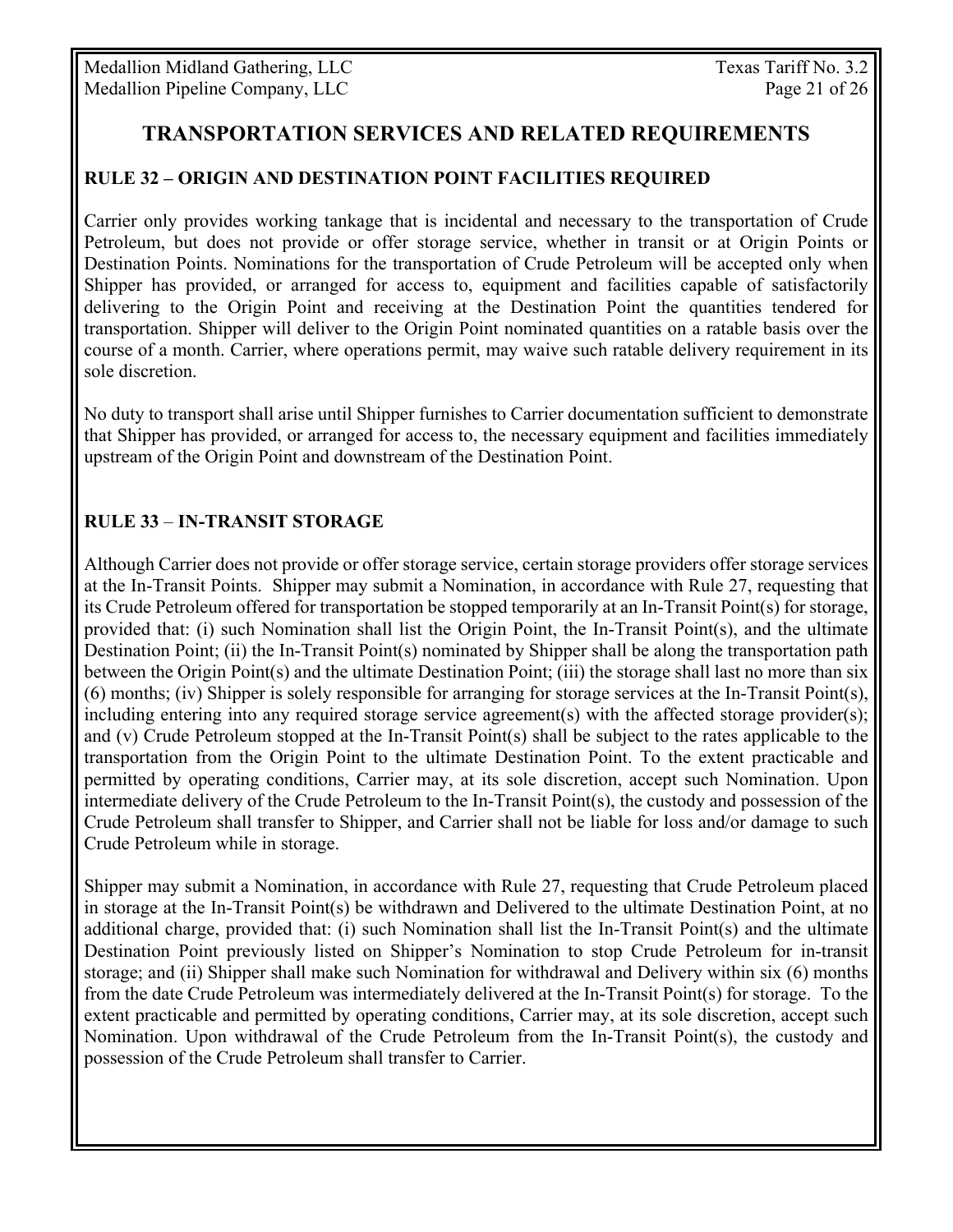Medallion Midland Gathering, LLC Texas Tariff No. 3.2 Medallion Pipeline Company, LLC Page 22 of 26

#### **RULE 34** *–* **PIPEAGE OR OTHER CONTRACTS**

Separate pipeage and other contracts may be required of a Shipper before any duty of transportation by Carrier shall arise. A pipeage contract may include additional charges for reimbursement for facilities necessary to Receive **[N]** and/or Deliver Shipper's shipments.

#### **RULE 35 – LINE FILL AND WORKING STOCK REQUIREMENT**

Carrier will require each Shipper to supply a pro rata share of Crude Petroleum necessary for pipeline line fill and working stock (including tank bottoms) for efficient operation of the Joint Tariff Facilities prior to Delivery. For the first three (3) months commencing on the Effective Date, each Shipper's initial line fill obligation will be based on the higher of (i) Shipper's Nominations or (ii) Shipper's Committed Volume or Shipper MDQ, in proportion to the aggregate Nominations and aggregate Committed Volumes and/or Shipper MDQs. For Acreage Dedication Shippers, both the initial and subsequent line fill obligations will be based upon the line fill necessary to deliver the Shipper MDQ to the Colorado City Hub Destination Point, as defined in the Rates Tariff. Line fill requirements will be adjusted every three (3) months based on Actual Shipments, and New Shippers shall be assigned line fill requirements based on their Nominations. After any such adjustments, if the pro rata share of Crude Petroleum to be provided by a Shipper changes as a result of such reallocation, Shipper shall be required to provide within thirty (30) days at Shipper's Origin Point any increase in its line fill obligation or Carrier shall be required to redeliver any reduction in Shipper's line fill obligation within thirty (30) days to Shipper's Destination Point.

Except for the periodic adjustments in line fill requirements provided for above, Crude Petroleum provided by a Shipper for this purpose may be withdrawn from the pipeline only after shipments have ceased and if written notice to discontinue shipments through the Joint Tariff Facilities is received on or before the fifteenth  $(15<sup>th</sup>)$  day of the month preceding the last calendar month in which Shipper intends to ship. Such withdrawal shall be made by Carrier over a reasonable period, not to exceed twelve (12) months after such notice to discontinue shipments is received.

#### **RULE 36 – DELIVERY AND DEMURRAGE**

After any shipment has arrived at the Destination Point, Carrier may begin Delivery at its current rate of pumping. Since Carrier does not own or operate storage or tankage facilities for Shipper storage purposes, it is essential that Shipper or its Consignee promptly accept any shipment offered for Delivery. A demurrage charge of \$0.01 per Barrel shall accrue for each day on which any part of said shipment offered for Delivery is not promptly taken by Shipper or its Consignee.

In the event that Shipper or its Consignee fail to promptly accept any shipment offered for Delivery or any portion thereof, then Carrier shall also have the right to divert, reconsign, or make whatever arrangements for disposition of the subject Crude Petroleum that it deems appropriate to clear its pipeline facilities, including the right to sell the subject Crude Petroleum at private or public sale. Carrier may be a purchaser at any such sale. From the proceeds of any such sale, Carrier may pay itself all transportation and other charges and expenses in caring for and maintaining the subject Crude Petroleum and the costs of sale, and the balance shall be held for whomsoever may be lawfully entitled thereto.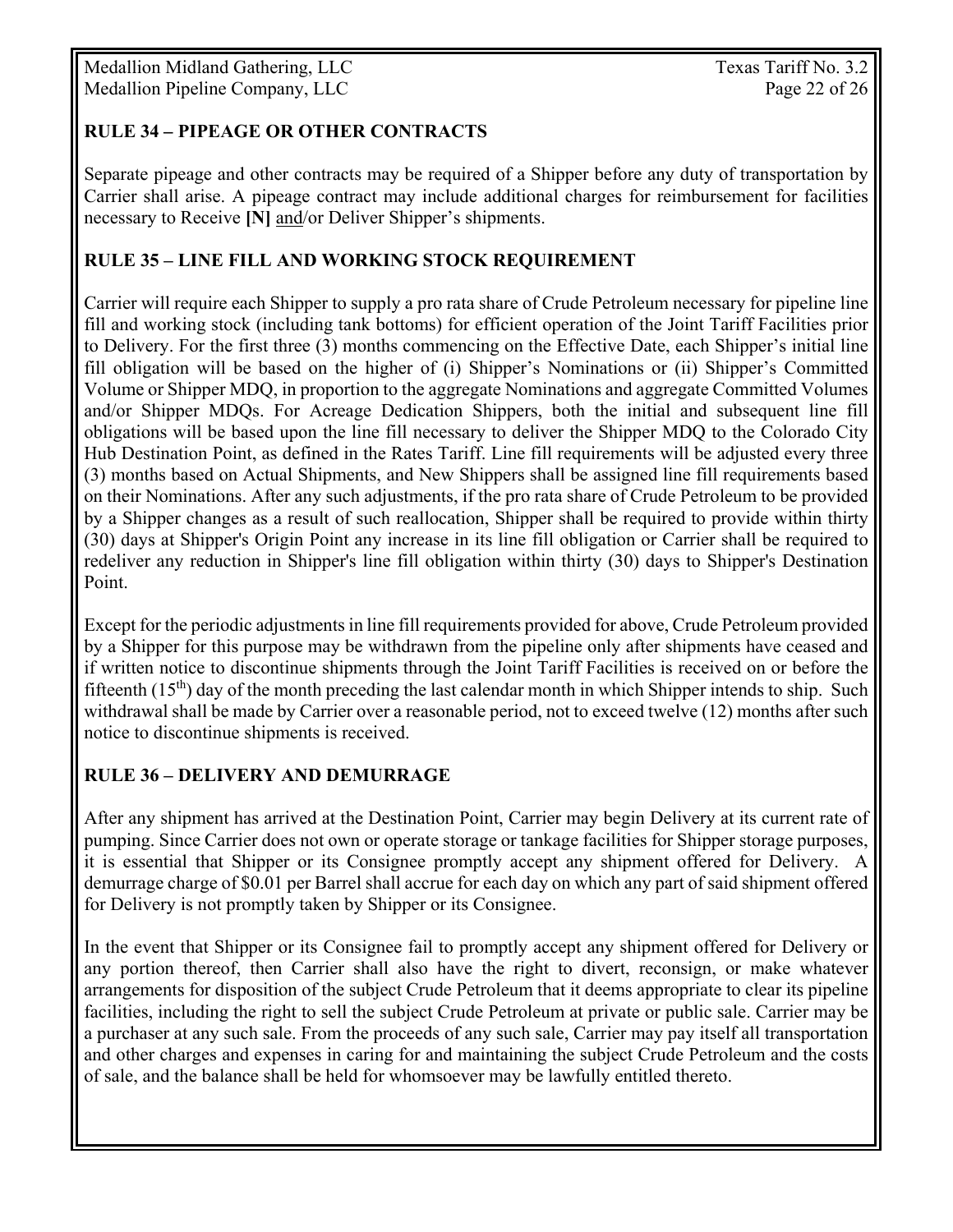#### **RULE 37 – EVIDENCE OF RECEIPTS AND DELIVERIES**

The Receipt and Delivery shall be evidenced, in each instance, by a statement showing the quantities Received or Delivered as the case may be, temperature, basic sediment, and water, and any other data essential to the determination of quantity.

#### **RULE 38 – RATES APPLICABLE**

Crude Petroleum accepted for transportation shall be subject to the rates in effect on the date of Receipt by Carrier, irrespective of the date of Tender.

#### **RULE 39 – PAYMENT OF TRANSPORTATION AND OTHER CHARGES**

Transportation and all other lawful charges will be collected on the basis of net quantity of Crude Petroleum Received at the Origin Point. Shipper shall be responsible for payment of transportation and all other charges applicable to the shipment, and at the discretion of Carrier, may be required to prepay such charges or furnish guaranty of payment to Carrier. Shipper shall be responsible for the payment of all royalties, overriding royalties, production payments, and other similar amounts due in respect of such Crude Petroleum. Administrator shall deliver an invoice to Shipper on or before the tenth (10<sup>th</sup>) business day of each month setting forth the amount due under the terms of the Joint Tariff and, where applicable, the TSA. Shipper shall pay on or before the later of the twentieth  $(20<sup>th</sup>)$  business day of the month or ten (10) business days following the date of receipt of an invoice from Administrator for the immediately preceding month, if applicable, the amount due as set forth on the invoice, except as disputed in good faith by Shipper, in which event Shipper shall only pay the undisputed portion of such amount in such invoice until such time as the dispute is resolved.

Carrier shall have a lien on all Crude Petroleum in its possession belonging to Shipper to secure the payment of all unpaid charges due by such Shipper, and may withhold such Crude Petroleum from Delivery until all of such unpaid charges shall have been paid. If any charge remains unpaid after the due date specified in Carrier's invoice, then such amount shall bear interest from the day after the date of the invoice until paid, calculated at an annual rate equivalent to one hundred and twenty-five percent (125%) of the prime rate of interest, as of the date of Carrier's invoice, charged by the Citibank N.A. of New York, New York, for ninety (90) day loans made to substantial and responsible commercial borrowers or the maximum rate allowed by law, whichever is the lesser.

If said charges shall remain unpaid five (5) days after the time that may be fixed for Delivery as provided for below or, in the absence of unpaid charges, when there shall be failure to take the Crude Petroleum at the Destination Point as provided in these rules and regulations, Carrier may, by an agent, sell said Crude Petroleum at public auction for cash on any day not a Sunday or legal holiday, and not less than fortyeight (48) hours after publication of notice, in a daily newspaper, of the time and place of such sale and the quantity of Crude Petroleum to be sold. Carrier may be a bidder and purchaser at such sale. Out of the proceeds of said sale, Carrier may pay itself all transportation and any other lawful charges, expense of notice, advertisement, sale, and other necessary expense, and of caring for and maintaining the Crude Petroleum, and the net balance shall be held without interest for whomsoever may be lawfully entitled thereto; if the proceeds of said sale do not cover all expenses incurred by Carrier, Shipper and/or Consignee are liable to Carrier for any deficiency.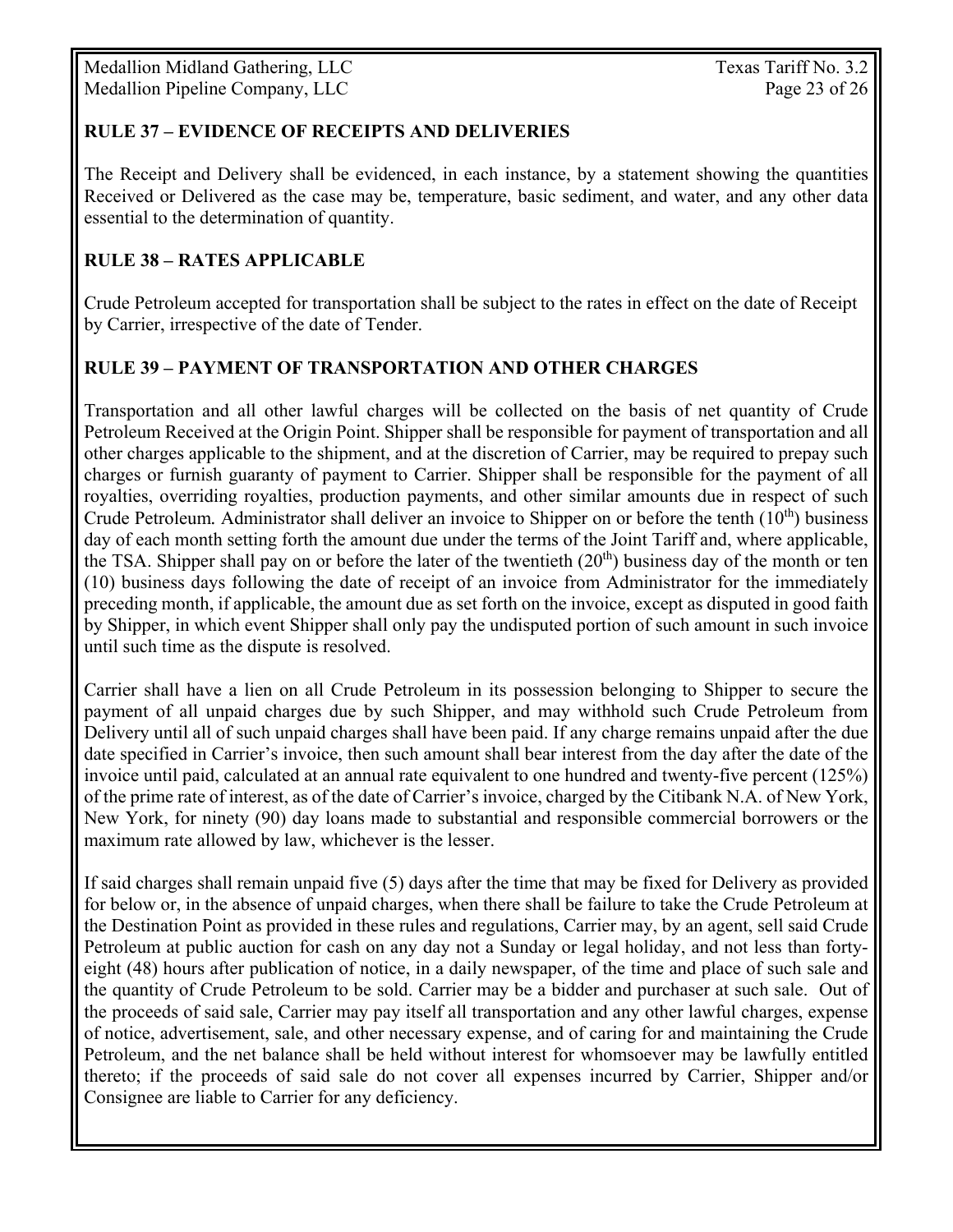Medallion Midland Gathering, LLC Texas Tariff No. 3.2 Medallion Pipeline Company, LLC Page 24 of 26

In addition to all other liens, statutory or otherwise, to which Carrier is entitled and unless the following grant is expressly prohibited by the terms of one or more security agreements or credit agreements creating prior, perfected security interests in the hereinafter-defined Collateral, Shipper hereby grants to Carrier a first priority, continuous and continuing security interest in all of the following, whether now or hereafter existing or acquired, as collateral for the prompt and complete payment and performance of Shipper's Obligations (as defined below): (i) all Crude Petroleum accepted by Carrier for transportation, terminalling, or otherwise while in the possession of Carrier; (ii) all other property of Shipper now in the possession of and at any time and from time to time hereafter delivered to Carrier or its agents but only while in the possession of Carrier; and (iii) all of Shipper's pre-payments, deposits, balances, and credits with, and any of its claims against, Carrier, at any time existing. The property described or referred to in subsections (i) through (iii) above is collectively referred to as the "Collateral". This grant secures the following (collectively, the "Obligations"): (i) all antecedent, current and future transportation, terminalling, special, ancillary and other lawful charges arising under or related to this Tariff or the contracts entered into in connection with this Tariff; (ii) the repayment of any amounts that Carrier may advance or spend for the maintenance, storage or preservation of the Collateral; (iii) all amounts owed under any modifications, renewals or extensions of any of the foregoing obligations; and (iv) all other amounts now or in the future owed by Shipper to Carrier, whether or not of the same kind or class as the other obligations owed by Shipper to Carrier. Shipper authorizes Carrier to file such financing statements or other documents necessary to perfect and maintain the security interest herein granted.

#### **RULE 40 – CHARGES FOR SPILL COMPENSATION ACTS AND REGULATIONS**

In addition to the transportation charges and all other charges accruing on Crude Petroleum accepted for transportation, a per Barrel charge will be assessed and collected in the amount of any tax, fee, or other charge levied against Carrier in connection with such a commodity, pursuant to any Federal, State or local act or regulation which levies a tax, fee or other charge on the Receipt, Delivery, transfer or transportation of such commodities within their jurisdiction for the purpose of creating a fund for the prevention, containment, cleanup and/or removal of spills and/or the reimbursement of persons sustaining loss therefrom. If such a tax, fee, or other charge is levied against Carrier, Carrier shall file with the RRC to place into effect a per Barrel rate to recover such tax, fee, or other charge. Carrier shall be under no obligation to contest or protest on behalf of Shipper or its Consignee the legality of such tax, fee, levy or other charges.

# **LIABILITY AND CLAIMS**

### **RULE 41 – DUTY OF CARRIER**

Carrier shall transport and Deliver the quantity of Crude Petroleum accepted for transportation (less the appropriate deductions), with reasonable diligence, considering the quantity of Crude Petroleum, the distance of transportation, the safety of operation, and other material factors.

### **RULE 42 – LIABILITY OF CARRIER**

 (a) Except where caused by the gross negligence of Carrier and/or Administrator, Carrier and Administrator shall not be liable or responsible to any party for any delay, damage or loss, whether to property or person, including fines or penalties, resulting from any cause while Carrier is in possession or control of such Shipper's Crude Petroleum, including the breakdown of the Joint Tariff Facilities.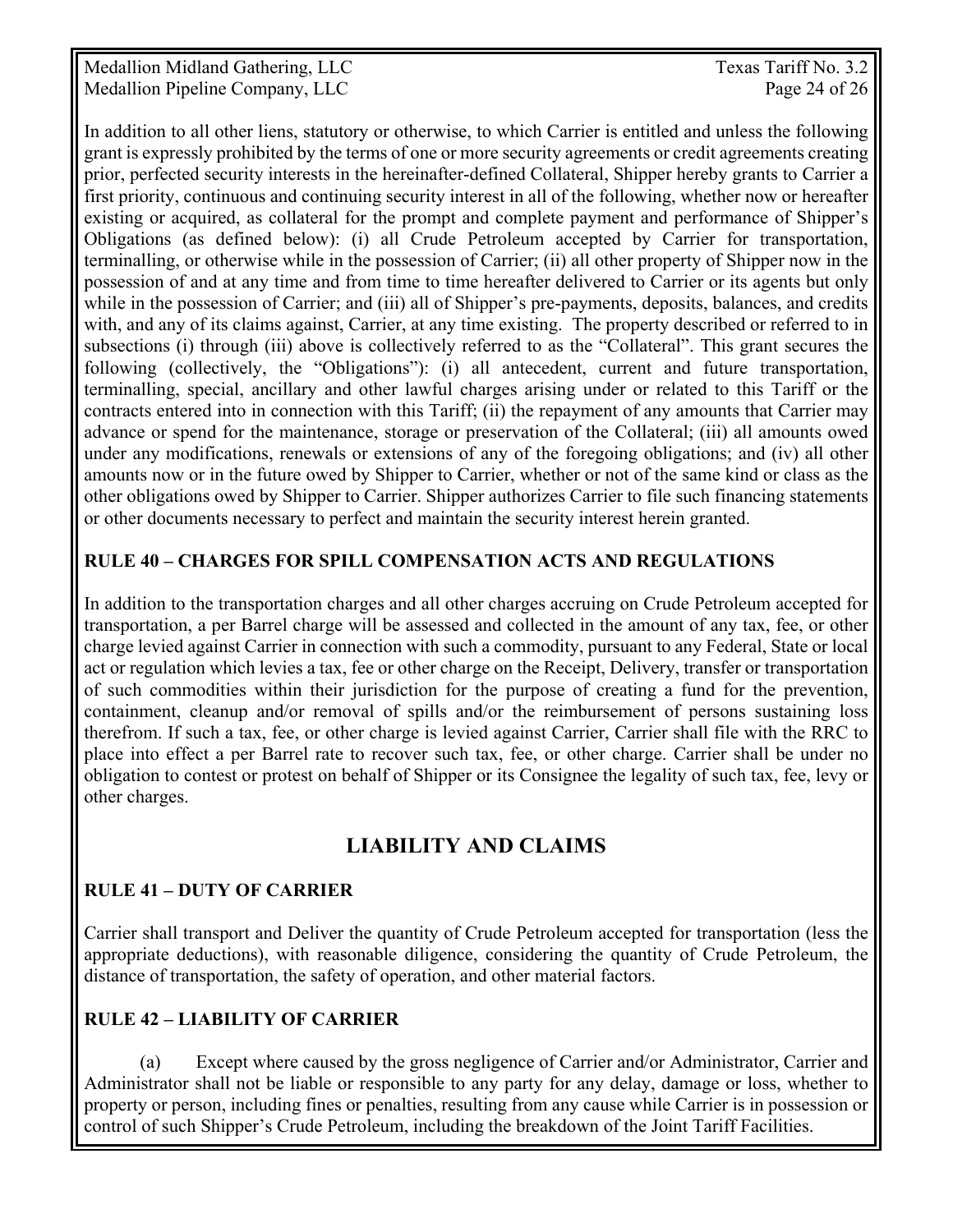(b) If damage or loss to Crude Petroleum results from any cause other than the gross negligence of Carrier while Carrier is in possession or control of such Crude Petroleum, then Carrier may apportion the cost of such damage or loss on a pro rata basis among all Shippers. Each Shipper's share of such cost shall be determined by Carrier based on the proportion of the quantity of Shipper's Crude Petroleum in the possession of Carrier on the date of such loss to the total quantity of Crude Petroleum in the possession of Carrier on the date of such loss. Carrier shall be obligated to deliver only that portion of the Crude Petroleum remaining after such deduction.

 (c) NOTWITHSTANDING ANYTHING TO THE CONTRARY IN THIS TARIFF AND EXCEPT AS OTHERWISE PROVIDED IN A TSA BETWEEN CARRIER AND SHIPPER, IN NO EVENT SHALL CARRIER BE LIABLE OR RESPONSIBLE TO ANY SHIPPER, ITS AFFILIATES, SUCCESSORS IN INTEREST, BENEFICIARIES OR ASSIGNEES, FOR ANY CONSEQUENTIAL, INCIDENTAL, INDIRECT, SPECIAL, OR PUNITIVE DAMAGES, OR FOR LOSS OF PROFITS OR REVENUES, THAT ARISE IN RELATION TO THE TRANSPORTATION OF CRUDE PETROLEUM UNDER THIS TARIFF, REGARDLESS OF WHETHER SUCH CLAIM ARISES UNDER OR RESULTS FROM CONTRACT, TORT, OR STRICT LIABILITY.

### **RULE 43 – LIABILITY OF SHIPPER**

Except as otherwise provided in a TSA between Carrier and Shipper, to the fullest extent permitted by applicable law, Shipper shall indemnify, defend, and hold Carrier harmless from any and all personal injuries, property damage (including full or partial loss of use of property), damages, claims, suits, costs and recoveries, fines, penalties and expenses (including reasonable attorneys' fees and expenses) of any kind or character arising from, or related to, negligent or willful acts, breaches of warranties and representations, or omissions on the part of Shipper or its Consignee, its officers, employees, agents, or contractors with respect to any Crude Petroleum tendered by Shipper and transported by Carrier pursuant to this Tariff. In the event of any suit or action brought against Carrier for any of the foregoing, Shipper shall appear and defend against any such suit or action and pay any judgment that may be obtained against Carrier. Where personal injury, death, or physical loss of or physical damage to property is the result of the joint negligence or misconduct of both Carrier and Shipper, both parties shall indemnify each other in proportion to their respective share of such joint negligence or misconduct.

# **RULE 44 – CLAIMS, TIME FOR FILING**

Claims for any delay, damage to, or loss of Crude Petroleum ("Claims") must be made in writing to Carrier within nine (9) months after Delivery or, in the case of failure to make Delivery, then within nine (9) months after a reasonable time for Delivery has elapsed. Suits shall be instituted against Carrier only within two (2) years and one (1) day from the date when notice in writing is given by Carrier to the claimant that Carrier has disallowed the Claim or any part or parts thereof specified in the notice. The exclusive venue for any suit, action, or proceeding brought in connection with a Claim or arising out of the Joint Tariff Service provided by Carrier shall be in Dallas County, Texas. The foregoing provisions shall be conditions precedent to any suit. Where Claims are not filed or suits are not instituted in accordance with the foregoing provisions, Carrier shall not be liable and such Claims shall not be paid.